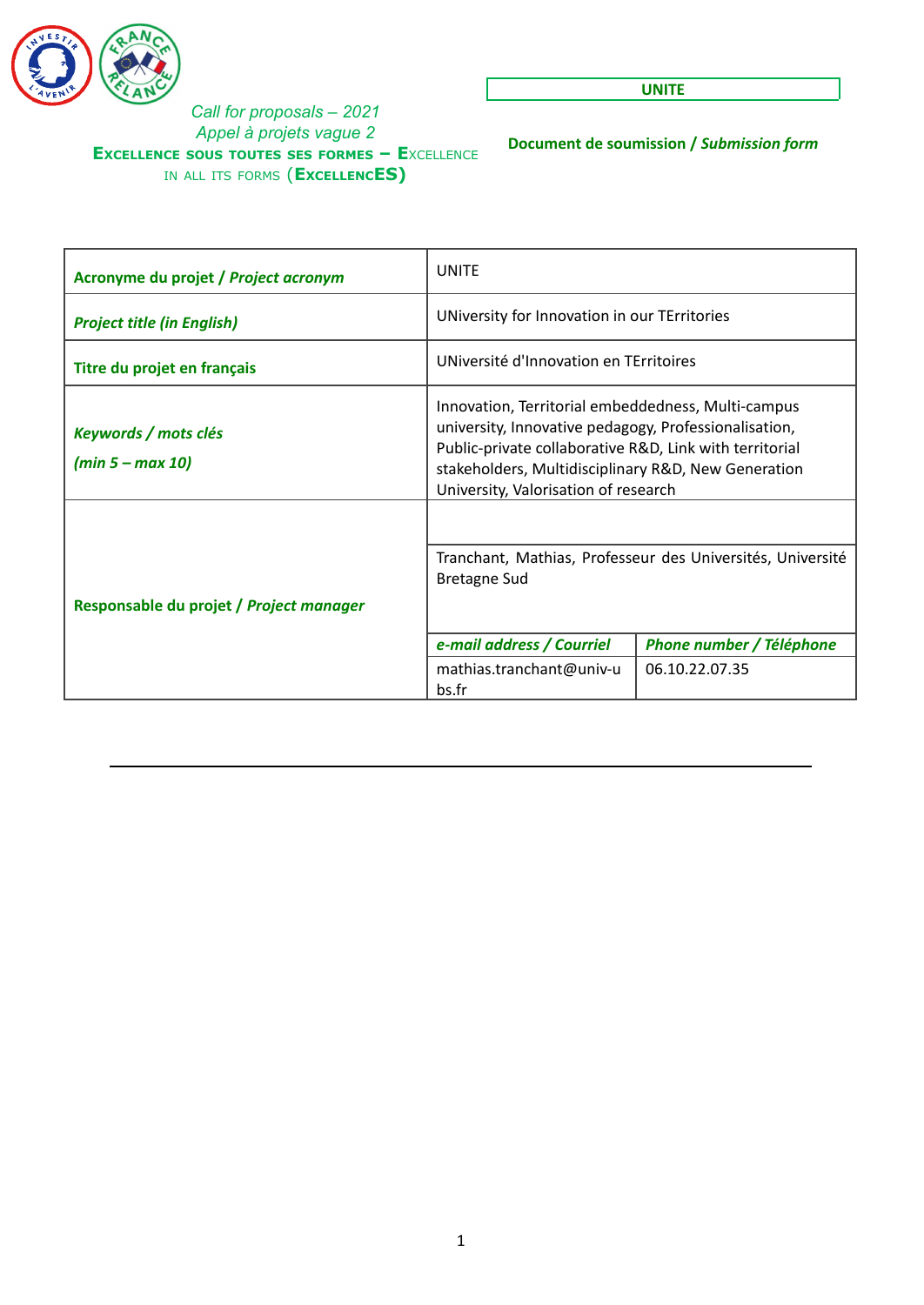

**UNITE**

**Document de soumission /** *Submission form*

| Établissement coordinateur / Leading institution                                                                                                                                                     | Université Bretagne Sud (UBS)                                                                                                                                                                                                               |                          |           |
|------------------------------------------------------------------------------------------------------------------------------------------------------------------------------------------------------|---------------------------------------------------------------------------------------------------------------------------------------------------------------------------------------------------------------------------------------------|--------------------------|-----------|
| Partner institution(s) involved in the project<br>/ Institution(s) partenaire(s) impliqué(es)                                                                                                        | Centre National de la Recherche Scientifique (CNRS)<br>Institut Français de Recherche pour l'Exploitation de la Mer<br>(IFREMER)                                                                                                            |                          |           |
| Project duration / Durée du projet entre 72 mois<br>et 120 mois                                                                                                                                      | 120 Months / Mois                                                                                                                                                                                                                           |                          |           |
| Requested funding / Aide demandée (minimum<br>5M€)                                                                                                                                                   | 16093887€                                                                                                                                                                                                                                   | Full cost / Coût complet | 47757361€ |
|                                                                                                                                                                                                      | École Universitaire de Recherche ISblue, porteur UBO /<br>Graduate School, project coordinator: University of West<br><b>Brittany</b>                                                                                                       |                          |           |
| Le cas échéant : Listes des projets PIA auxquels                                                                                                                                                     | Hybridation<br>des<br>CO-HY-B,<br>PIA<br>formations<br>de<br>l'enseignement supérieur, porteur UBO / CO-HY-B, PIA<br>Hybridization of higher education, project coordinator:<br>University of West Brittany                                 |                          |           |
| ce projet est éventuellement lié (notamment<br>EUR, universités européennes, Equipex, Labex,<br>Institut convergence, IDEFI, etc.) / Project links<br>with existing PIA entities (e.g. EUR, Equipex, | Handicap Innovation Territoire (HIT) projet national «<br>Territoires d'Innovation », porteur Lorient Agglo / Handicap<br>Innovation Territory (HIT), national project "Innovation<br>Territory", project coordinator: Lorient Municipality |                          |           |
| Labex, Institut convergence, IDEFI, etc.)                                                                                                                                                            | La flexibilité énergétique et les données, projet national «<br>Territoires d'Innovation », porteur Morbihan Energie /<br>Energy flexibility and data, national project "Innovation<br>Territory", project coordinator: Morbihan Energie    |                          |           |
|                                                                                                                                                                                                      | FORMAFLEX - Parcours flexibles en Licence, porteur UBO /<br>Flexible paths in undergraduate education, project<br>coordinator: University of West Brittany                                                                                  |                          |           |
| Ce projet s'inscrit-il dans le cadre d'une Initiative<br>d'excellence labellisée IdEx ou ISITE ?                                                                                                     |                                                                                                                                                                                                                                             | Non                      |           |
| Si oui, laquelle                                                                                                                                                                                     |                                                                                                                                                                                                                                             |                          |           |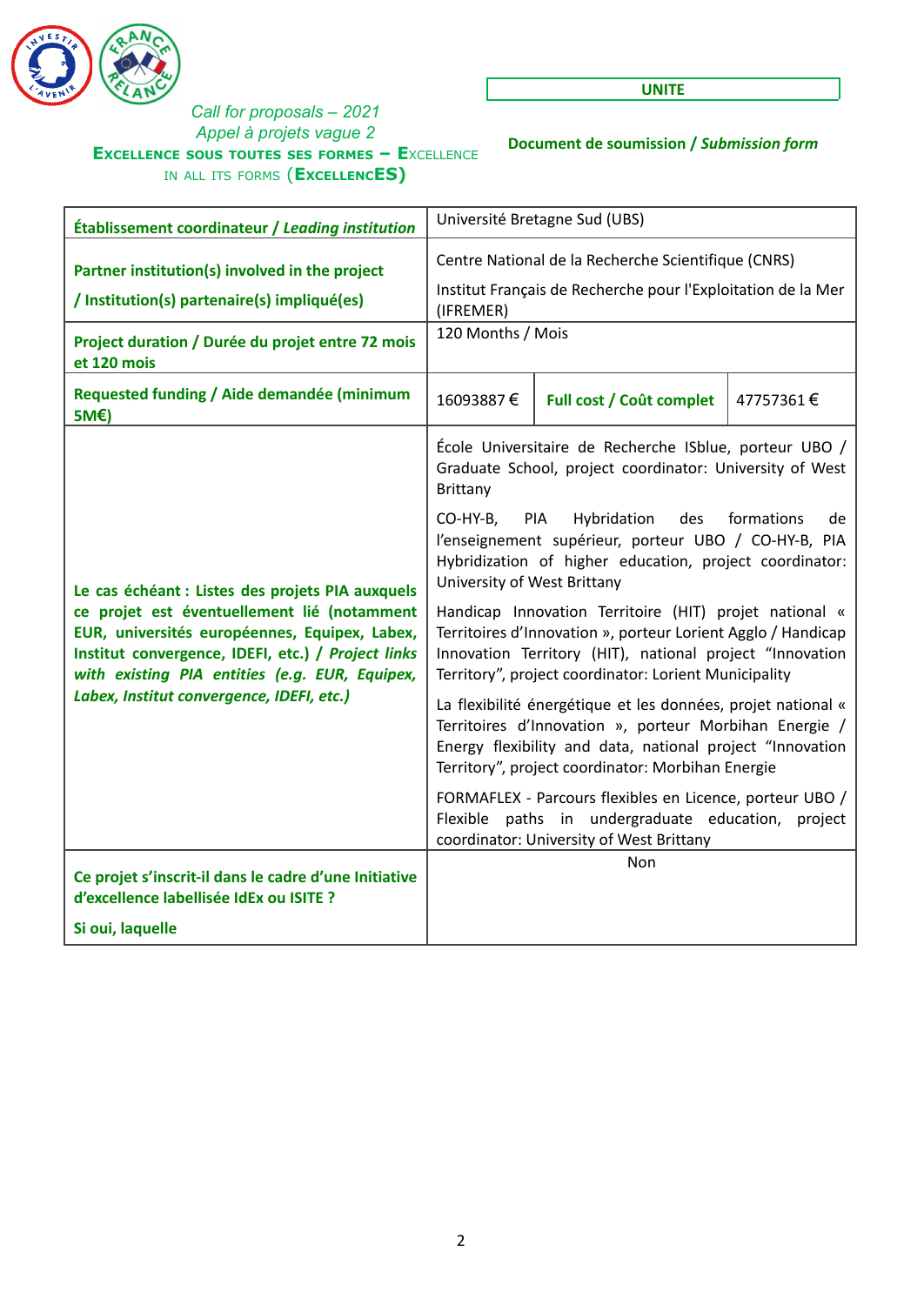

**UNITE**

**Document de soumission /** *Submission form*

### *List of partner institutions* **/ Liste des institutions partenaires**

| Name of the research organisations /<br>Nom des organismes de recherche                                                                  | Legal status / Statut                                                          |
|------------------------------------------------------------------------------------------------------------------------------------------|--------------------------------------------------------------------------------|
| Centre National de la Recherche Scientifique (CNRS)                                                                                      | Etablissement Public à<br>caractère scientifique<br>et technologique<br>(EPST) |
| Institut Français de Recherche pour l'Exploitation de la Mer (IFREMER)                                                                   | Établissement public à<br>caractère industriel et<br>commercial (EPIC)         |
| Name of the institutions of higher education and research / Nom des établissements<br>d'enseignement supérieur et de recherche           | Legal status / Statut                                                          |
|                                                                                                                                          |                                                                                |
| Name of the Clinical Entity /<br>Nom des établissements hospitaliers (services, unités)                                                  | Legal status / Statut                                                          |
|                                                                                                                                          |                                                                                |
| Name of secondary schools / Nom des établissements d'enseignement secondaire                                                             | Legal status / Statut                                                          |
| Other partners (Companies, Start-up, Associations, etc.) /<br>Autres partenaires (Industries, Entreprises, Start-up, Associations, etc.) | Field(s) of activity /<br>Secteur(s) d'activité                                |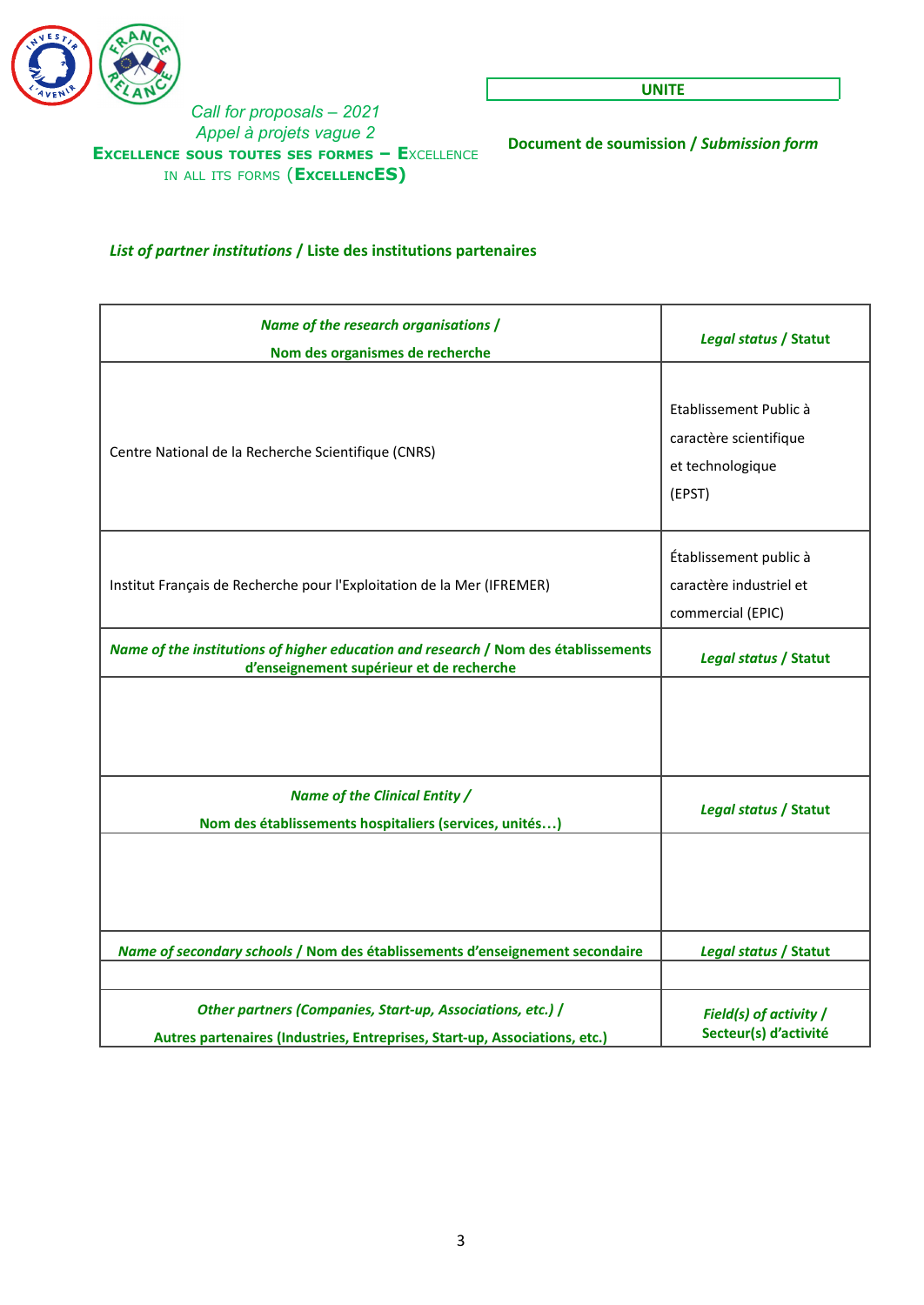

**UNITE**

**Document de soumission /** *Submission form*

# **Sommaire / Table of contents**

| <b>RESUME / SUMMARY</b>                                                                                          | 6         |
|------------------------------------------------------------------------------------------------------------------|-----------|
| CONTEXTE ET POSITIONNEMENT DU PROJET / CONTEXT AND SCOPE OF THE PROJECT                                          | 9         |
| <b>Territorial characteristics</b>                                                                               | 9         |
| A university embedded in its territory                                                                           | <i>10</i> |
| Addressing our main challenges                                                                                   | 12        |
| Embracing our identity as a university of applied sciences                                                       | 13        |
| <b>DESCRIPTION DU PROJET / PROJECT DESCRIPTION</b>                                                               | 14        |
| The contribution of UNITE to foster a cultural change in UBS                                                     | 15        |
| The coherence of UNITE with our international strategy                                                           | 16        |
| 2.1 Ambition 1: Detect territorial needs and opportunities                                                       | 16        |
| Aims and expected transformation                                                                                 | 16        |
| Assessment: what we have already done, and what we are missing                                                   | 17        |
| <b>Success conditions</b>                                                                                        | 18        |
| <b>Building block 1.1: InnoCampus - 3 thematic Innovation Campuses</b>                                           | 18        |
| Intended achievements and transformative impact                                                                  | 19        |
| 2.2 Ambition 2: Respond to territorial needs and opportunities through innovation, R&D, teaching<br>and training | 20        |
| Aims and expected transformation                                                                                 | 20        |
| Assessment: what we have already achieved, and what we are missing                                               | 20        |
| <b>Success conditions</b>                                                                                        | 20        |
| <b>Building block 2.1: Innovation Team</b>                                                                       | 20        |
| Intended achievements and transformative impact                                                                  | 21        |
| <b>Building block 2.2: UBS Transfer - Private subsidiary</b>                                                     | 22        |
| Intended achievements and transformative impact                                                                  | 23        |
| Building block 2.3: Students' success, professional integration and innovative evolution of our<br>teaching      | 23        |
| Assessment: what we have already realised, and what we are missing                                               | 23        |
| <b>Success conditions</b>                                                                                        | 24        |
| Intended achievements and transformative impact                                                                  | 25        |
| 2.3 Roadmap, milestones and main indicators for the UNITE project                                                | 26        |
| PILOTAGE ET PARTENARIAT/ MANAGEMENT FRAMEWORK                                                                    | 27        |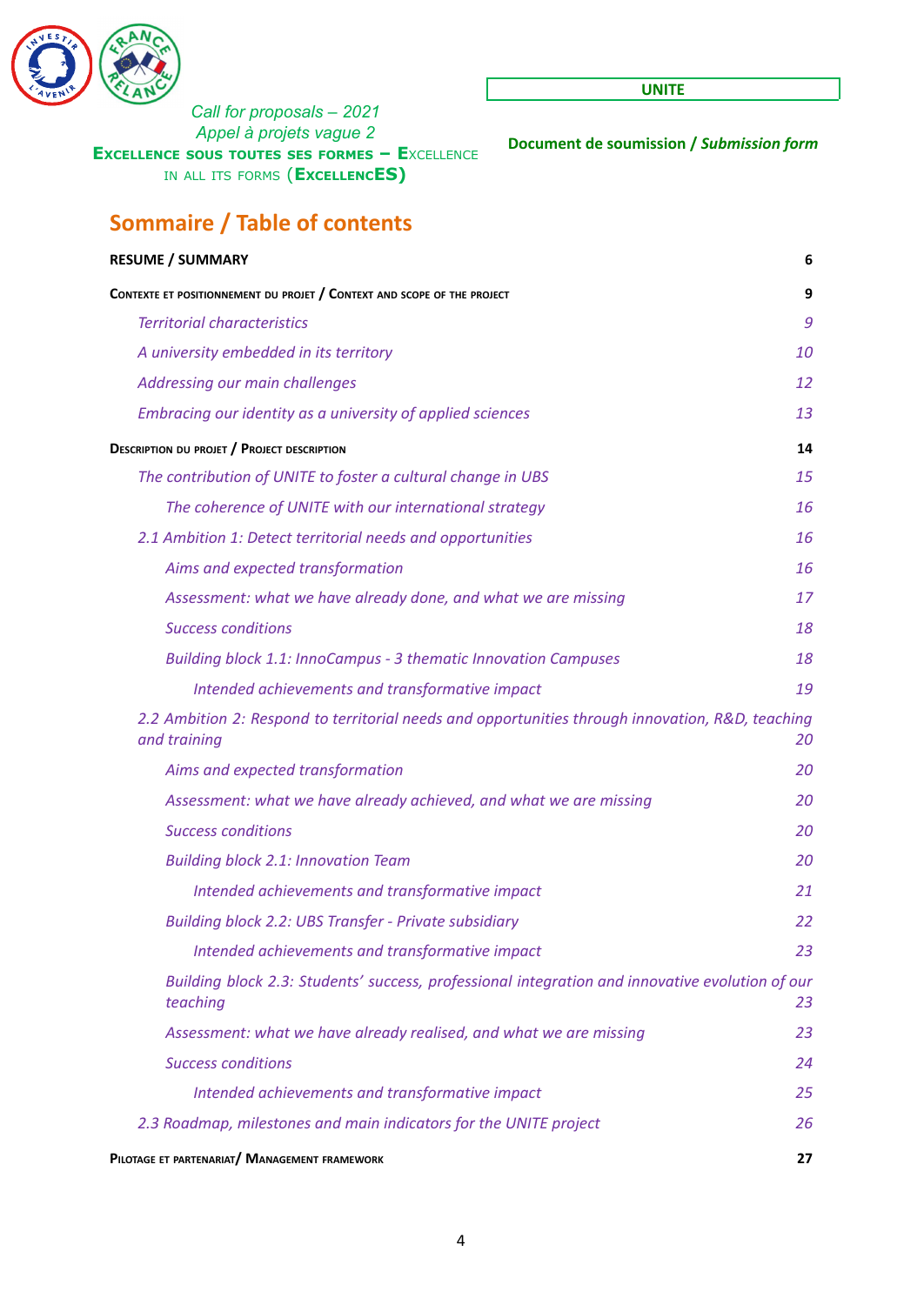

# *Call for proposals – 2021 Appel à projets vague 2*  $$ IN ALL ITS FORMS (**EXCELLENCES)**

#### **UNITE**

| Appel à projets vague 2<br>(CELLENCE SOUS TOUTES SES FORMES - EXCELLENCE<br>IN ALL ITS FORMS (EXCELLENCES) | Document de soumission / Submission form |
|------------------------------------------------------------------------------------------------------------|------------------------------------------|
| An adapted steering and governance to serve our vision                                                     | 27                                       |
| Ensuring an effective quality management                                                                   | 30                                       |
| <b>Communication and Accountability</b>                                                                    | 31                                       |
| Justification des moyens demandés / Funding Justification                                                  | 31                                       |
| Details of the funding requested through UNITE                                                             | 31                                       |
| Overview of the cost and of the requested funding for the UNITE project                                    | 31                                       |
| <b>Business model of UNITE</b>                                                                             | 32                                       |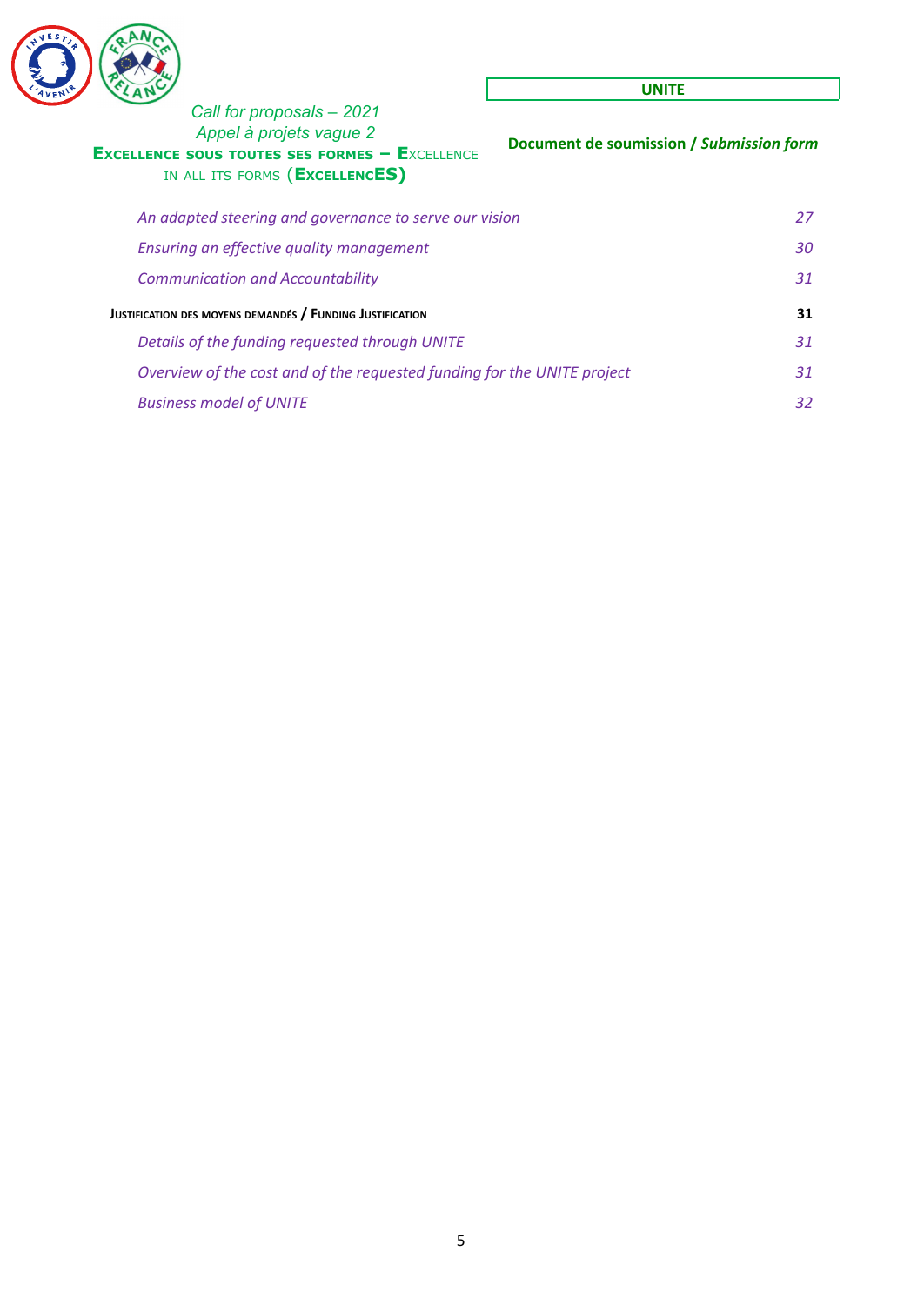

**UNITE**

**Document de soumission /** *Submission form*

# <span id="page-5-0"></span>**RESUME /** *SUMMARY*

### *Abstract - English version (max. 4000 characters)*

Université de Bretagne Sud is a multi-campus university in the Morbihan that sits between the two major university poles in Bretagne: Brest and Rennes. Born in 1995 from 2 technological institutes and a law school implanted by these two universities in the 70's, from our inception we aim to offer students an education oriented to territorial dynamics, with the aim of fostering professional integration. Each of the three sites where we are implanted has its own economic specificities: Lorient mostly develops its economy around its 5 ports and naval sector, in Pontivy the agricultural and agri-food sector represents 75% of employment, whereas the information and communication technologies are a major asset in the economy of Vannes, with 250 companies in this sector, especially in the domain of cybersecurity.

Each of our campuses has developed a specific identity, in line with the characteristics of its territory, relying on their research and teaching activities. We want now to capitalize on these differences to forge a common identity for our university and create a full-blown institutional strategy turned to innovation to serve our territory.

To do this, we need to put in place an effective feedback loop with our territory, through which we will be able to 1. identify the territorial needs in terms of scientific/technological expertise and competences, and 2. provide an adequate response, by relying on our missions as a university. This will be the signature of our common identity: a university embedded in our territory, open to the dynamics of innovation and that prepares our community (our students, teachers, and society) for future challenges. This is the transformation that we want to foster with our UNITE (UNiversity for Innovation in our TErritories) project.

Our first ambition (*capturing territorial need and opportunities*) will be addressed by creating innovation interfaces (Innovation Campuses - InnoCampuses) where researchers, students, industrial and public partners will gather for collaborative R&D projects and networking events. In addition, to foster strategic collaborations, we will involve external stakeholders in the steering of the UNITE project as well as in the steering of our overarching institutional strategy.

Our second ambition (*provide an adequate response to territorial needs and opportunities*) will be addressed through two complementary solutions:

- 1. The creation of a private subsidiary, fostering our ability to respond rapidly and adequately to our partners' needs; and the creation of an Innovation Team, which will specifically develop innovation-oriented scientific projects.
- 2. Support students in their professional development by boosting our services to orientation, both to select their educational path, and to transition to the job market. For this, we will also raise awareness among them about entrepreneurship by means of training, mentoring and networking with our industrial partners. We will develop education programmes aligned with the demands of territorial socio-economic stakeholders. To support our teaching staff to transform their pedagogy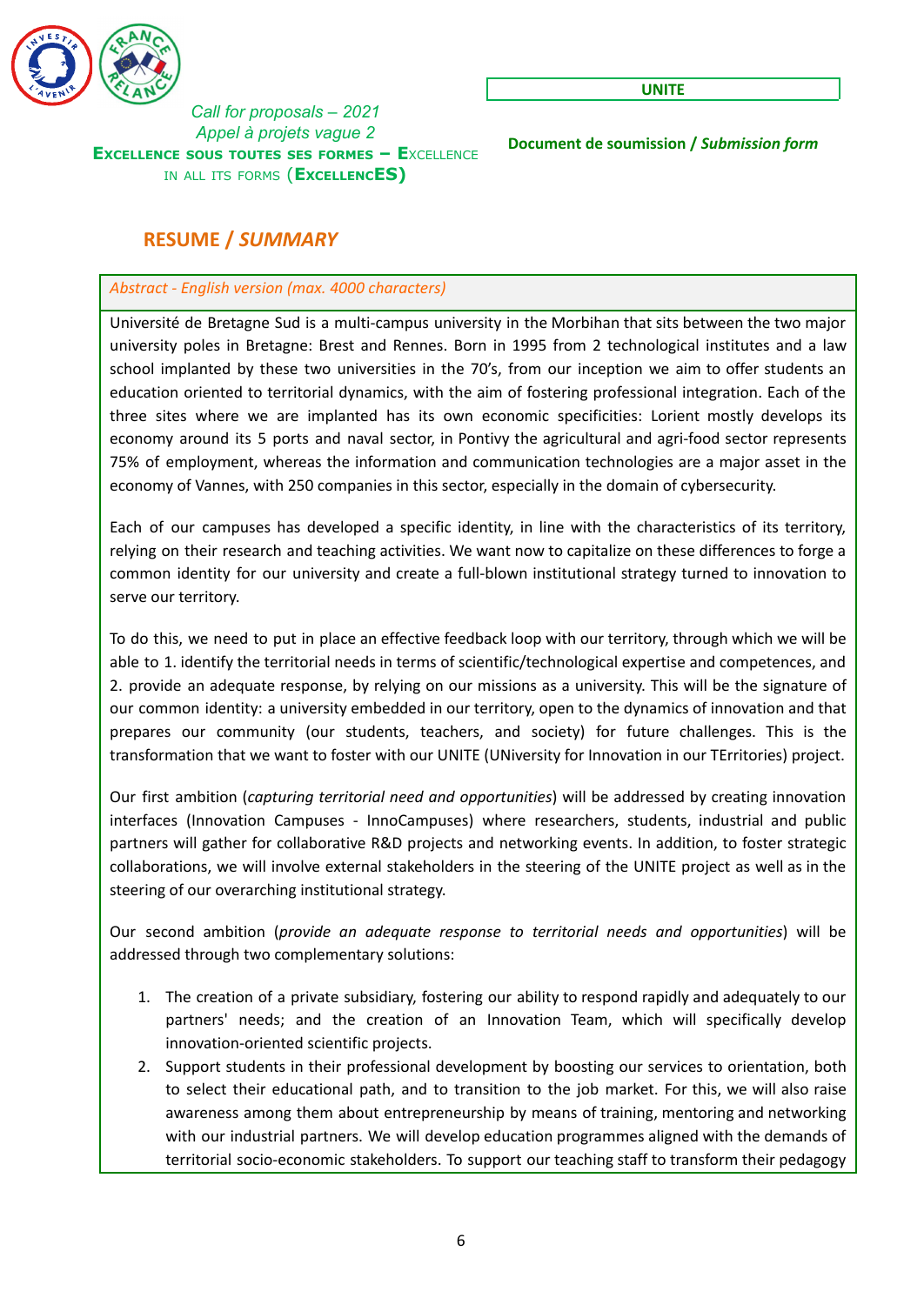

**Document de soumission /** *Submission form*

and to provide the competences and know-how requested by our socio-economic fabric, we will develop an observatory of competences and consolidate our pedagogical engineering services. The produced pedagogical content will focus at first on the three main themes of the InnoCampuses, thus providing additional thrust to their dynamics.

By seizing the opportunity offered by ExcellencES, within 10 years, we aim to embody a new type of university, turned to innovation, for which the main reference landscape is territorial and national, unlike research-intensive universities. By differentiating ourselves within the regional and national HERI system, we plan to become internationally visible by cooperating with similar universities at the European level.

# *Résumé en français (max. 4000 caractères)*

L'Université de Bretagne Sud (UBS) est une université multi-campus du Morbihan située entre les deux grands pôles universitaires de Bretagne, Brest et Rennes. Née en 1995 autour d'instituts technologiques et une école de droit implantés par ces deux universités dans les années 70, l'UBS offre aux étudiants depuis sa création des formations orientées vers les dynamiques territoriales, afin de favoriser l'insertion professionnelle. Chaque site se distingue par son tissu économique : Lorient se développe majoritairement autour de ses 5 ports et du secteur naval, à Pontivy le secteur agricole et agroalimentaire représente 75% des emplois, tandis que les technologies de l'information et de la communication (250 entreprises actives à Vannes) et plus spécifiquement la cybersécurité sont des atouts majeurs de l'économie vannetaise.

Chacun de nos campus a développé une identité spécifique en lien avec les caractéristiques du territoire, en s'appuyant sur ses activités de recherche et d'enseignement. Capitalisant sur ces spécificités, nous voulons approfondir nos actions d'innovation au service de nos territoires, et en faire le fil conducteur majeur de notre stratégie institutionnelle.

Pour ce faire, nous proposons de créer une boucle de rétroaction efficace avec nos territoires, pour 1. identifier les besoins des acteurs en termes d'expertise et de compétences scientifiques/technologiques, et 2. apporter des réponses adéquates, en nous appuyant sur nos forces en tant qu'université. Nous construirons ainsi une identité singulière, celle d'une université ancrée dans notre territoire, réceptive à l'innovation et qui prépare sa communauté (étudiants, enseignants et la société) aux défis d'aujourd'hui et de demain. C'est la transformation visée avec notre projet UNITE (UNiversité d'Innovation en TErritoires).

Notre première ambition (*capter les besoins et les opportunités du territoire*) sera abordée en créant des interfaces d'innovation, les InnoCampus, où les chercheurs, les étudiants, les partenaires industriels et publics se mobiliseront autour de projets de R&D collaboratifs et d'événements de mise en réseau. Pour favoriser la collaboration stratégique, nous impliquerons des partenaires externes dans le pilotage du projet UNITE et dans le pilotage stratégique de notre établissement.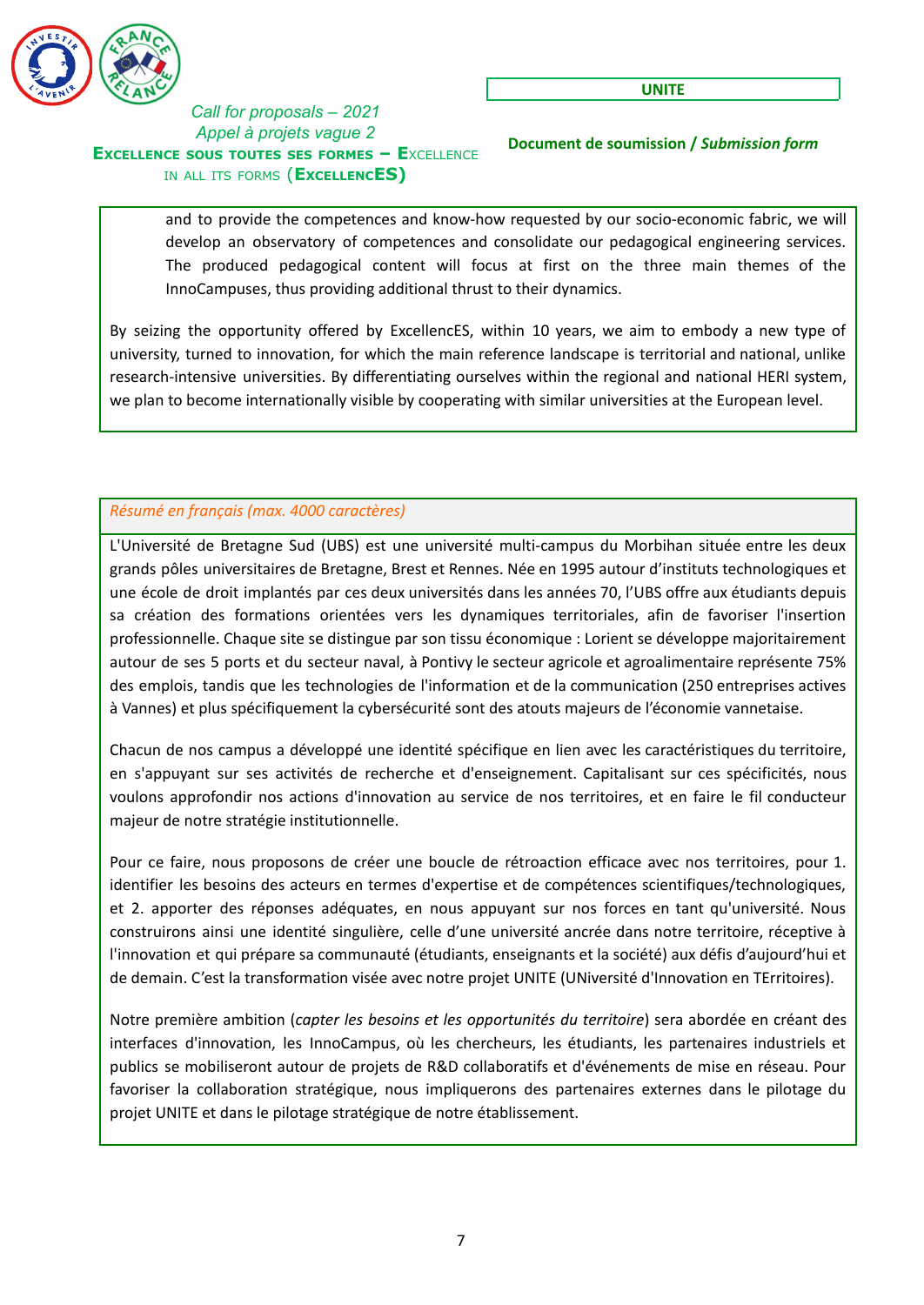

**UNITE**

**Document de soumission /** *Submission form*

Notre deuxième ambition (*apporter une réponse adéquate aux besoins et aux opportunités du territoire*) sera traitée par deux solutions complémentaires :

- 1. La création d'une filiale, qui renforcera notre capacité et notre agilité à répondre rapidement et pertinemment aux besoins de nos partenaires ; et la création d'une Équipe pour l'Innovation, visant développer des projets collaboratifs en sciences appliquées entre nos chercheurs et des partenaires externes.
- 2. Le renforcement de nos services d'orientation (entrante et sortante) et d'insertion professionnelle, pour soutenir le développement professionnel des étudiants. Pour cela, nous intensifierons la sensibilisation à l'entrepreneuriat étudiant à travers des formations spécifiques, du mentorat et de la mise en réseau avec nos partenaires industriels. Nous accompagnerons aussi les professionnels déjà actifs en proposant des offres de formation continue adaptées aux demandes des acteurs du milieu socio-économique. Pour accompagner nos enseignants dans l'adéquation des contenus et méthodes pédagogiques, nous nous appuierons sur un observatoire des compétences et sur des services d'ingénierie pédagogique renforcés. Au début, ces contenus pédagogiques se développeront autour des 3 thèmes principaux des InnoCampus, donnant ainsi un élan supplémentaire à leur dynamique.

L'opportunité offerte par ExcellencES, nous permettra d'incarner, d'ici 10 ans, un nouveau type d'université, résolument tournée vers l'innovation et alternatif aux universités de recherche intensive, qui, à partir de projets co-construits avec les partenaires territoriaux, entend développer son attractivité à l'échelle nationale et internationale.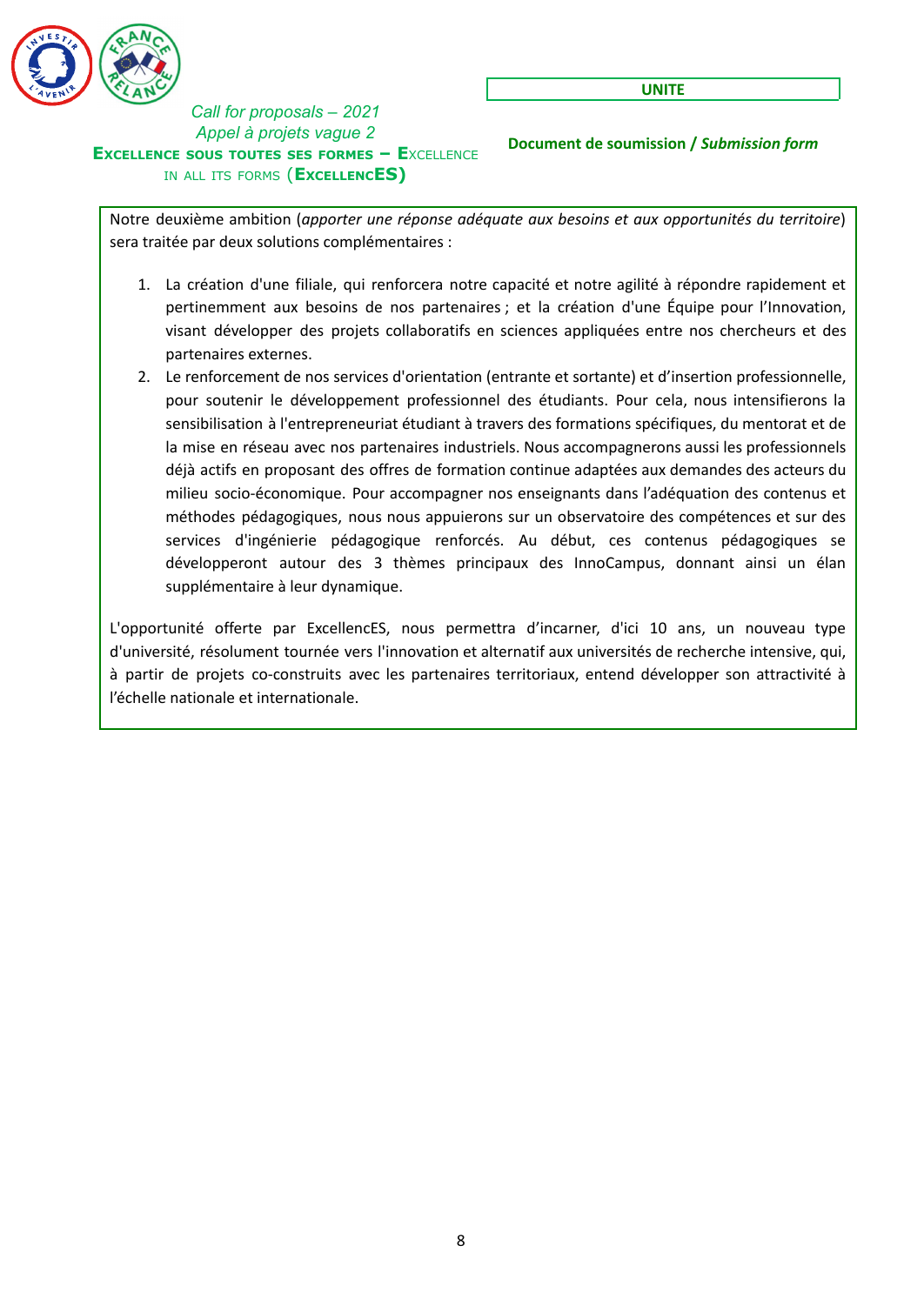

**Document de soumission /** *Submission form*

### <span id="page-8-0"></span>*1* **CONTEXTE ET POSITIONNEMENT DU PROJET /** *CONTEXT AND SCOPE OF THE PROJECT*

Université de Bretagne Sud (UBS) is a comprehensive university with 12000 students in three main campuses (Vannes, Lorient and Pontivy) distributed throughout the Morbihan *département* at the north-western extremity of France. It was born in 1995 following the merger of two technological institutes (*Institut Universitaire de Technologie* - IUT) in Vannes and Lorient and of a law school in Vannes, and that were previously part of the University of Rennes and the University of Brest.

The university was created to answer three major priorities:

- provide access to higher education for local students,
- answer the socio-economic need for well-trained professional graduates, and
- develop technology transfer and innovation within our territory.

In this we have been very successful over the last 25 years, as we will underline in this first section, however we still face a number of challenges linked to *i.* the distributed nature of our university, *ii.* the need to combine the capacity to provide a comprehensive education with a sufficient level of specialisation to serve local socio-economic needs, *iii.* the disconnect between national evaluation frameworks for academic staff and actual territorial needs.

Our proposal **UNITE** (*UNiversité d'Innovation en TErritoires* or UNiversity for Innovation in our TErritories) focuses on better answering the socio-economic needs of our territory whilst reinforcing both our common identity as the University of Bretagne Sud and the specificities of each campus. In doing so, we aim to address our key challenges and to propose possible models for universities such as ours, that fulfill a key territorial role but will never be visible in international rankings.

#### <span id="page-8-1"></span>**TERRITORIAL CHARACTERISTICS**

The Brittany region is assessed to be a strong innovator<sup>1</sup> at the European level, in particular in diverse economic sectors with 5 clusters of research laboratories and private enterprises centred around specific topics<sup>2</sup>.

The Morbihan is a semi rural *département* with three main urban clusters around Vannes, Lorient and Pontivy but no major metropolitan area. In Vannes, economic activity is centred around information technology and communication, with about 250 companies mostly specialized in software publishing and e-commerce<sup>3</sup>. The economy in Lorient is strongly linked to its 5 ports, which represent 12% of local employment, and comprises sectors such as naval industry, logistics, food-processing and fisheries with the presence of important enterprises (e.g. Naval Group, Piriou, Coriolis, Nautix, etc.). Finally, the urban area of Pontivy thrives around food production and processing, with firms such as

<sup>1</sup> Regional Innovation Scoreboard, 2021, doi:10.2873/674111

<sup>&</sup>lt;sup>2</sup> The technological poles in Brittany are: EMC2 (Production technologies), iDforCAR (vehicles and mobility sector), Images et réseaux (telecommunication technologies), *Pôle Mer Atlantique* (Marine security, industry, energy, environment, and port logistics), Valorial (agri-food).

<sup>3</sup> [https://www.lemondeinformatique.fr/actualites/lire-le-morbihan-terre-d-accueil-des-start-ups-de-cybersecuri](https://www.lemondeinformatique.fr/actualites/lire-le-morbihan-terre-d-accueil-des-start-ups-de-cybersecurite-77880.html) [te-77880.html](https://www.lemondeinformatique.fr/actualites/lire-le-morbihan-terre-d-accueil-des-start-ups-de-cybersecurite-77880.html)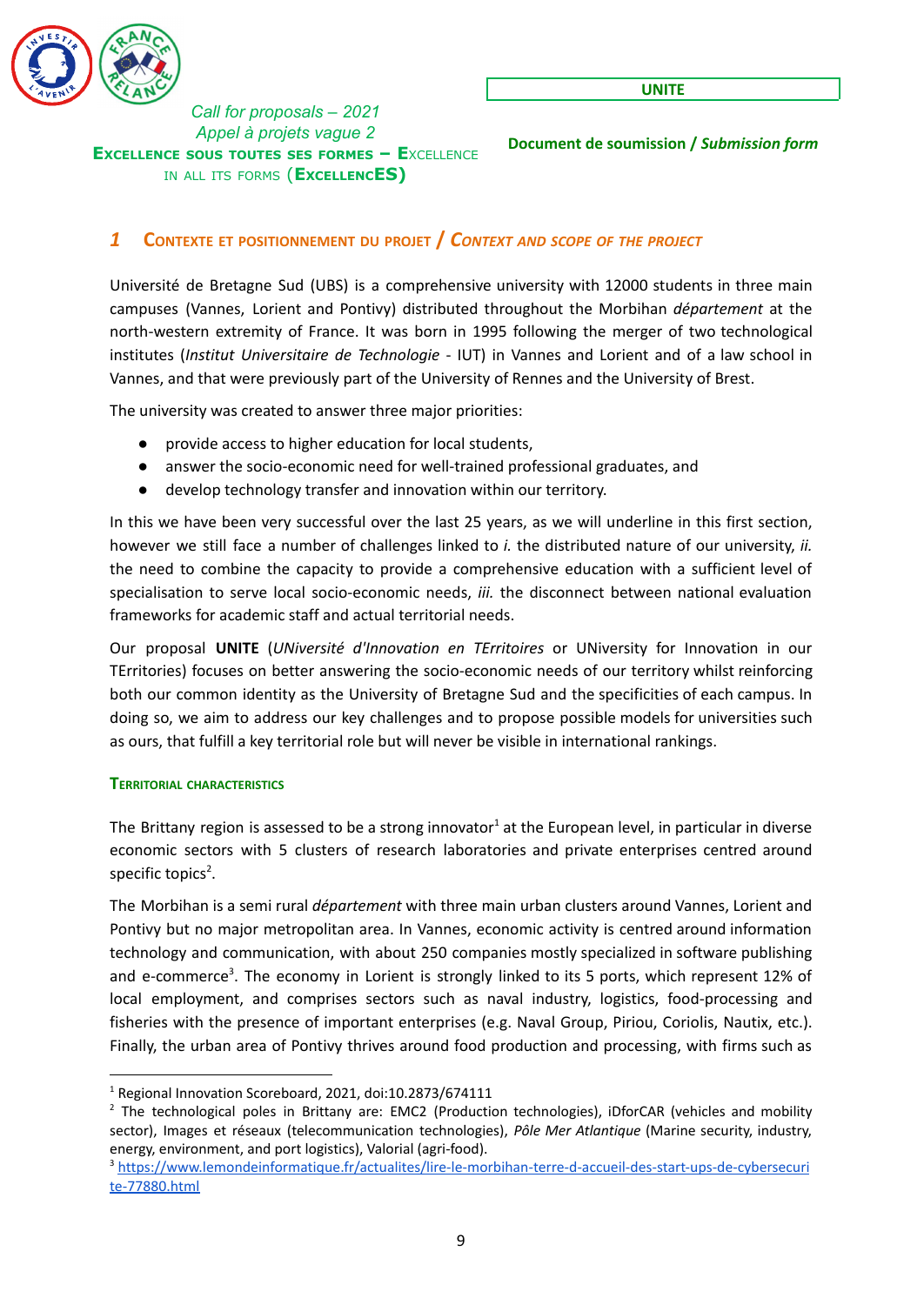

**Document de soumission /** *Submission form*

Atelier du Gout and Lactalis, the second largest dairy products group in the world, and the agroindustry employing 30% of the private sector<sup>4</sup>.

Access to higher education is a key challenge for the region<sup>5</sup>: while the rates of success at the baccalaureate are excellent, compared to the national results (Morbihan 92,7% vs. 91,9% in Brittany and 91,1% at a national level<sup>6</sup>), access to higher education remains at a relatively low level (Brittany 73,2% vs. France 74,3%<sup>7</sup>). This issue, combined with the phenomenon of brain drain<sup>8</sup> and with difficulties in attracting and training the necessary profiles for the key economic areas, constitutes a major challenge for the HE institutions in our territory.

The need to expand access to higher education at all degree levels and to educate professionals that can serve territorial development in these specific sectors of the economy are two pivotal elements that have driven the evolution of our university from its inception. As presented in the next sections, this has been complemented by the development of R&D partnerships and technological platforms servicing and in collaboration with industry and local administrations, engaging with innovation and development needs and opportunities of our territory.

### <span id="page-9-0"></span>**A UNIVERSITY EMBEDDED IN ITS TERRITORY**

Our educational profile reflects our territory with a far higher percentage of students in professional degrees than in most French universities (20% of our students are enrolled in 2-year technology degrees and we have 50 cooperative education programmes with local companies) and a strong focus on initiatives such as sectoral job clusters (with 3 *Campus des Métiers et des Qualifications:* "Brittany Food Industry", "Sea Industries in Brittany" and "Campus E.S.P.R.I.T. Industries" (electronics, energy logistics and purchasing). We are particularly proud of the success rate of our undergraduate students (49.5%, 7 points higher than the national average<sup>9</sup>) and their professional integration (in 2017, 92% of our students in professional degrees found a job within 30 months since the diploma, 89% within 18 months<sup>10</sup>). 48% of students carry out an internship in local entreprises, and 49% of our students successfully manage to find a job in the region $^{11}$ .

We have a strong emphasis on applied fields that do not necessarily lead to publications in indexed journals, so the bibliometric profile of our research needs to be interpreted with care. This said,

<sup>4</sup> <https://pontivyco.theplacetobe.bzh/industrie-agro-alimentaire/>

<sup>5</sup> STRATER, Territorial diagnostic for Brittany / *Diagnostic Territorial Bretagne*, Décembre 2020. MESRI, available at the link: [https://www.enseignementsup-recherche.gouv.fr/sites/default/files/content\\_migration/document/](https://www.enseignementsup-recherche.gouv.fr/sites/default/files/content_migration/document/BRETAGNE_STRATER_2020_1363803.pdf) [BRETAGNE\\_STRATER\\_2020\\_1363803.pdf](https://www.enseignementsup-recherche.gouv.fr/sites/default/files/content_migration/document/BRETAGNE_STRATER_2020_1363803.pdf)

<sup>6</sup> Data for 2019, INSEE, [https://www.insee.fr/fr/statistiques/2012792#tableau-TCRD](https://www.insee.fr/fr/statistiques/2012792#tableau-TCRD_071_tab1_departements) 071 tab1 départements

<sup>8</sup> *Ibid*., page 9 <sup>7</sup> STRATER, Territorial diagnostic for Brittany / *Diagnostic Territorial Bretagne*, Décembre 2020. MESRI, page 35.

<sup>9</sup> *Ibid.*, page 50.

<sup>&</sup>lt;sup>10</sup> Survey of our internal university service for information, orientation and professional integration (SUIOIP, in French *Service Universitaire d'Information, d'Orientation et de l'Insertion Professionnelle*) for the national study piloted by the French Ministry of Higher Education Research and Innovation (MESRI).

<sup>11</sup> [https://www-actus.univ-ubs.fr/fr/index/articles-chroniques/service-communication/l-ubs-acteur-de-poids-da](https://www-actus.univ-ubs.fr/fr/index/articles-chroniques/service-communication/l-ubs-acteur-de-poids-dans-l-economie-du-morbihan.html) [ns-l-economie-du-morbihan.html](https://www-actus.univ-ubs.fr/fr/index/articles-chroniques/service-communication/l-ubs-acteur-de-poids-dans-l-economie-du-morbihan.html)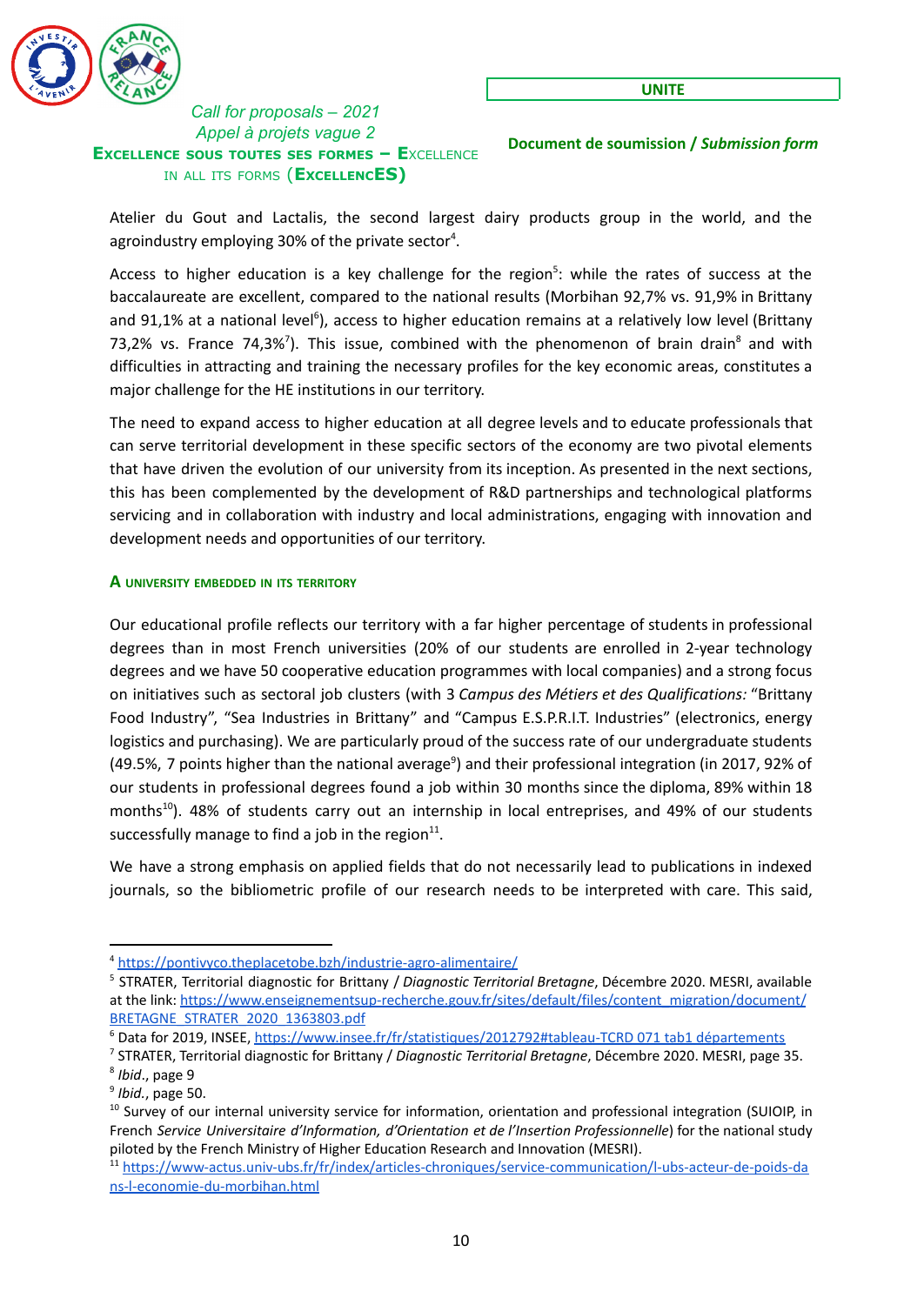

**Document de soumission /** *Submission form*

compared to France, we are specialised in fields that are well aligned with the needs of our local economic ecosystem such as Computer Science, Engineering and Material Sciences<sup>12</sup> (Figure 1)<sup>13</sup>.

The distribution of our publications connected to the Sustainable Development Goals (SDGs), with respect to France, is also representative of our university's identity, and well aligned with the regional smart specialisation strategy (S3<sup>14</sup>; cf. Annexe)<sup>15</sup>, with particular strengths in Industry, Innovation and Infrastructures (SDG 9), Affordable and Clean Energy (SDG 7), Life Below Water (SDG 14), Quality Education (SDG 4) and Sustainable Cities and Communities (SDG  $11$ )<sup>16</sup>.



Figure 1. The bibliometric areas (left panel) and Sustainable Development Goals (SDGs) in which UBS is more *specialised than France (Specialisation Index greater than 1) . 17*

In the last five years, collaborative research projects have increased by 300% (2017: 454K€ - 2021: 1401K€). Around 60% of our total turnover (€6.5 million per year on average in the last 5 years) is generated by collaborations with Breton innovative small-medium enterprises (SMEs) and very small enterprises (VSEs), complemented by projects with large national enterprises and multinational corporations active in the region (such as Coriolis, Naval Group, Thales, Sopra, Orange). These activities rely on 3 technological platforms, designed together with local governments, who also supported them financially up to 50% (details are provided in § 2.1).

These collaborative research projects are further supported by our 2 competitive *Territoires d´Innovation de Grande Ambition* (*TIGA*) projects to foster the emergence of new economic models of territorial development: one with the urban area of Lorient (14M€) in which we develop technological solutions to improve the quality of life of people with disabilities, and a second one in collaboration with the department of Morbihan focussing on sustainable energy  $(9,4M\epsilon)$ .

 $12$  These are also the fields where we publish most with 21,5% of our articles in Engineering, 15,2% in Computer Science and 12,5% in Material Sciences in the last 5 years (2017-2021), data [Scopus.](https://www.scopus.com/term/analyzer.uri?sid=140d36cecbe0249fe70e2bdecd4b08de&origin=resultslist&src=s&s=AF-ID%28%22Universite+de+Bretagne-Sud%22+60004130%29&sort=plf-f&sdt=cl&sot=a&sl=44&count=1022&analyzeResults=Analyze+results&cluster=scopubyr%2c%222021%22%2ct%2c%222020%22%2ct%2c%222019%22%2ct%2c%222018%22%2ct%2c%222017%22%2ct&txGid=b316284e0f05af8e4e353b261a5a8f57)

<sup>&</sup>lt;sup>13</sup> cf. Annexe 2 for the full list of bibliometric areas.

<sup>14</sup> In particular with the following Strategic innovation areas/*Domaines d'innovation stratégique* of the S3: Maritime economy for blue growth, Food economy for good eating for all, Secure and responsible digital economy, Industrial economics for smart production.

<sup>15</sup> [https://www.bretagne.bzh/app/uploads/20\\_DIRECO\\_SIS\\_01\\_S3-b.pdf](https://www.bretagne.bzh/app/uploads/20_DIRECO_SIS_01_S3-b.pdf)

<sup>&</sup>lt;sup>16</sup> cf. Annexe 3 for the full list of SDGs.

<sup>&</sup>lt;sup>17</sup> Source of the data: Scopus (Elsevier). Details on the analysis method are provided in the Annexe.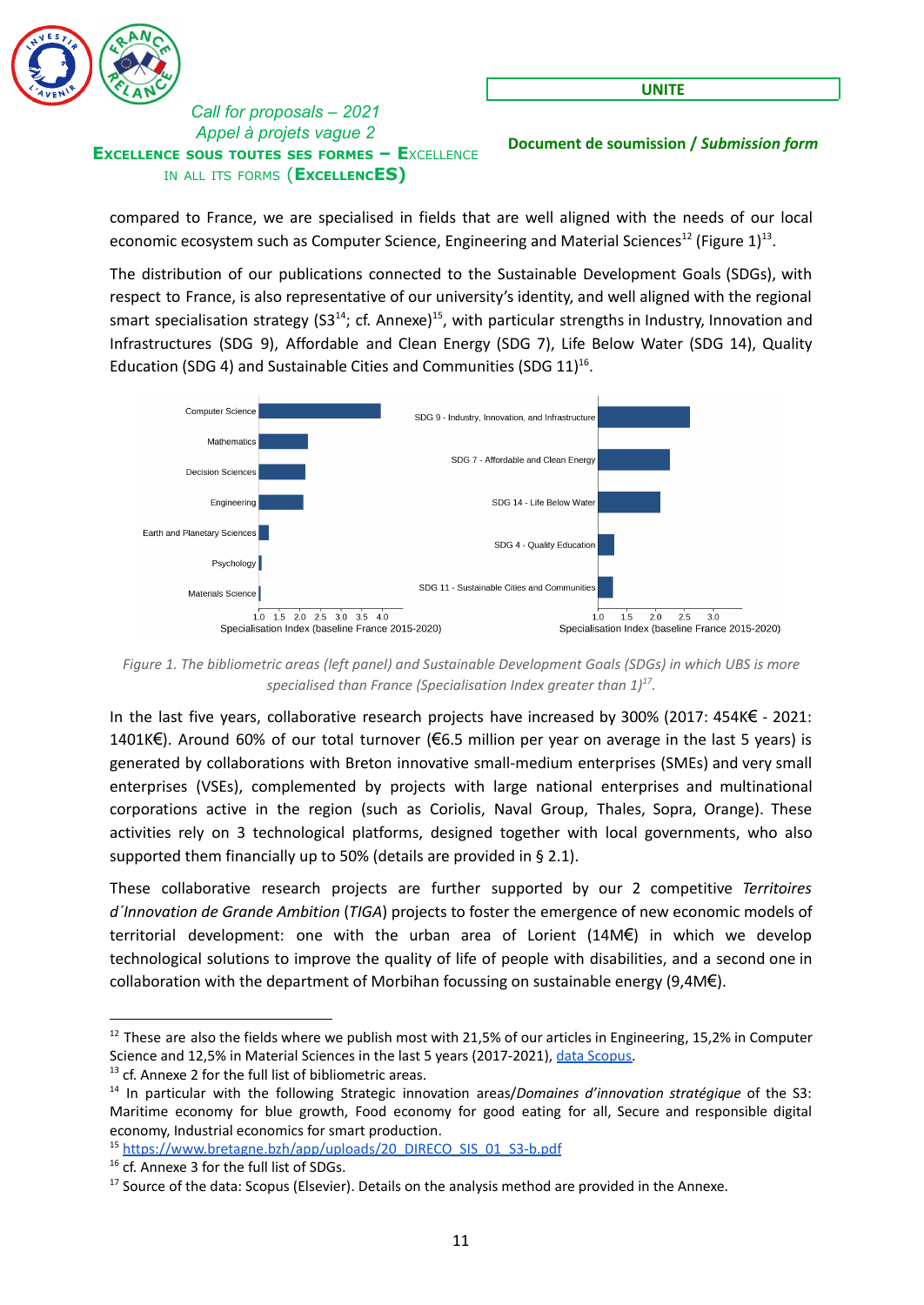

**UNITE**

**Document de soumission /** *Submission form*

To further foster the co-construction of research and educational projects with the enterprises and local communities, UBS created in 2009 a university foundation. The Foundation<sup>18</sup> supports innovation activities through joint research chairs with public and private partners. It supports students' professional integration by signing sponsorship agreements with enterprises that follow and mentor students' cohorts throughout their educational path. Finally, UBS foundation also organises networking events to promote university activities to professionals.

#### <span id="page-11-0"></span>**ADDRESSING OUR MAIN CHALLENGES**

Maintaining and further developing this alignment between the university and our territory is however a major challenge.

First, UBS is a **multi-campus university**, where each site is situated in a different town and has developed over the years a distinctive identity. Such universities are usually united around a larger central campus, as is the case for Penn State, or thematically specialised, as in the case for the Swiss Universities of Applied Sciences. When the different campuses are both of similar size and cover the same range of disciplinary fields, as is the case at UBS, costs tend to be higher and organisational difficulties are often considerable, leading many specialists to suggest that such universities require specific funding models<sup>19</sup>. To take a simple example, all official offices are duplicated between the campuses of Lorient and Vannes, with the President and her team expected to share their time between all three campuses.

**To succeed in the long term we need to reinforce our shared identity,** in which our communities (students, alumni, faculties and external stakeholders) can identify, while allowing sufficient room for each site to develop its own specificity. This is the reason for which we have chosen a strong concept - **innovation**, as declined in our innovation campuses, or InnoCampuses - which can both provide a distinctive identity to the university and enable each campus to focus on the specific needs of its local ecosystem. We present in § 2.1 how our InnoCampuses will contribute to address this challenge.

The **second challenge** is one faced by all **small universities whose mission implies providing a comprehensive education that answers the needs of both local students who may continue their studies in a wide range of fields elsewhere and of students who need professional skills** to join the job market after graduation. This requires recruiting academic staff specialised in a wide range of fields and is not easily compatible with a strategy to specialise research in one field in order to gain international visibility<sup>20</sup>.

This is why, rather than further develop a given research profile, we have chosen to **focus on strengthening our R&D and innovation profile in relation to territorial needs.** This is the role of the three building blocks (presented in § 2.2) related to the InnoCampuses and focused on the needs of

<sup>18</sup> <https://www-fondation.univ-ubs.fr/fr/index.html>

<sup>&</sup>lt;sup>19</sup> Scott, Geoff & Grebennikov, Leonid & Johnston, Kim. (2007). Study of Australian Multi-Campus Universities. Journal of Institutional Research. 13.

<sup>&</sup>lt;sup>20</sup> Exceptions exist, of course, but they are linked to other factors. For example, the University of La Rochelle has specialised on Smart Urban Coastal Sustainability but this has only been possible thanks to the existence of important CNRS labs that have been located in La Rochelle since before the creation of the university.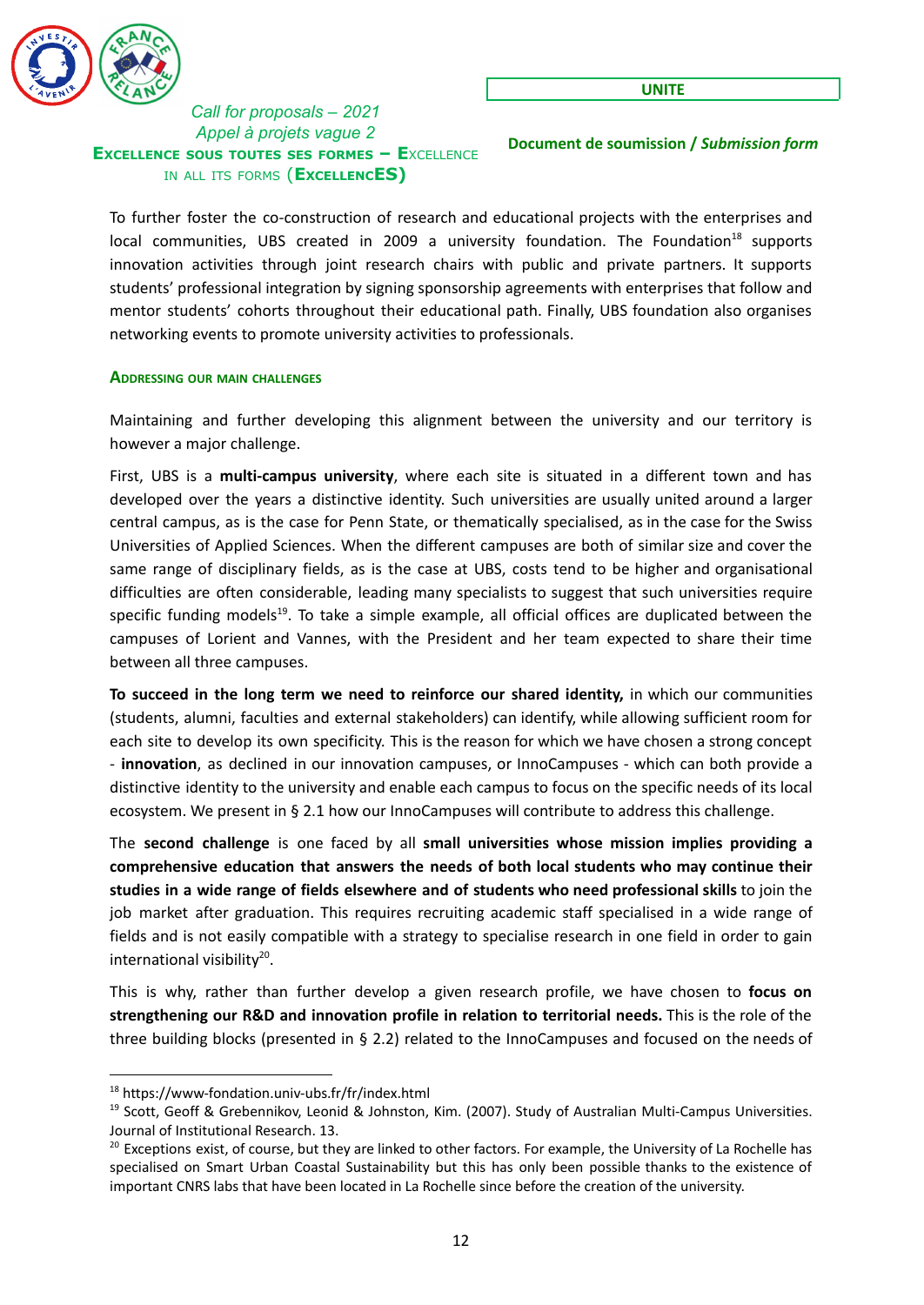

**Document de soumission /** *Submission form*

our students and economic partners, which will enable us to better anticipate opportunities and challenges for our territory, by also connecting to the wider knowledge and innovation networks in Europe and beyond.

This is how we understand and aim to develop excellence at UBS, which leads to the **third challenge,** which is a more systemic one, linked to **the perceived prestige of different missions within our higher education and research system**. This translates into our researchers not being properly incentivised and rewarded for their innovation-oriented activities, our R&D technicians and engineers, who guarantee the delivery of technological maturation and industry collaboration projects and services, being subject to temporary contracts, without proper access to training and career development, as our strategic ambition should provide.

Addressing this challenge requires a **change of mentality that UNITE will facilitate**, as detailed below.

#### <span id="page-12-0"></span>**EMBRACING OUR IDENTITY AS A UNIVERSITY OF APPLIED SCIENCES**

Over the last 15 years, the French system of higher education and research has undergone a series of major institutional changes driven by the need to create world-class research intensive universities. This process has been remarkably successful with 3 French universities now ranked in the world's top 50 by Shanghai.

In Brittany, however, all attempts to create large federative universities such as the European University of Bretagne (UEB, 2007-2016) and the Université Bretagne-Loire (UBL, 2016-2020), of which we were part alongside 26 other universities and higher education institutions, failed. This failure is clearly linked to the very diverse missions of the institutions concerned and by the contexts that characterise each territory. For example, Université de Bretagne Occidentale (UBO), thanks to the scientific excellence of its laboratories and the proximity to a favourable research ecosystem (the presence of the headquarters of the national institute for oceanography - IFREMER) could legitimately claim to become the main European university in the field of oceanography; whereas the institutions in Rennes, the 8th French university city, could merge and create an internationally recognised comprehensive university<sup>21</sup>. However neither of these transformations would make sense for UBS because our territory can not support and does not need such an institution.

In this sense, it was particularly interesting for us to look at other contexts such as Australia where attempts to merge smaller territorial campuses within world-class universities have since been reversed, often on the demand of the local companies and authorities who soon realised that their campus would never be a priority for a research intensive university<sup>22</sup>.

These examples have confirmed us in our **conviction that UBS should focus even more intensely on our territorial mission.** Contemporary higher education and research systems need a **diversified set**

<sup>21</sup> <http://www.univ-rennes.fr/signature-cct-unir/>

<sup>&</sup>lt;sup>22</sup> An excellent example of this are peripheral campuses such as Gippsland which were initially integrated into Monash University (ranked in the world top 100) before being demerged and joining a multicampus territorially focused university called Federation University (and not ranked). W.B. Lacy, G. Croucher, A. Brett, R. Mueller, *Australian Universities at a Crossroads: Insights from Their Leaders and Implications for the Future*, CSHE Melbourne & CSHE Berkeley, 2017.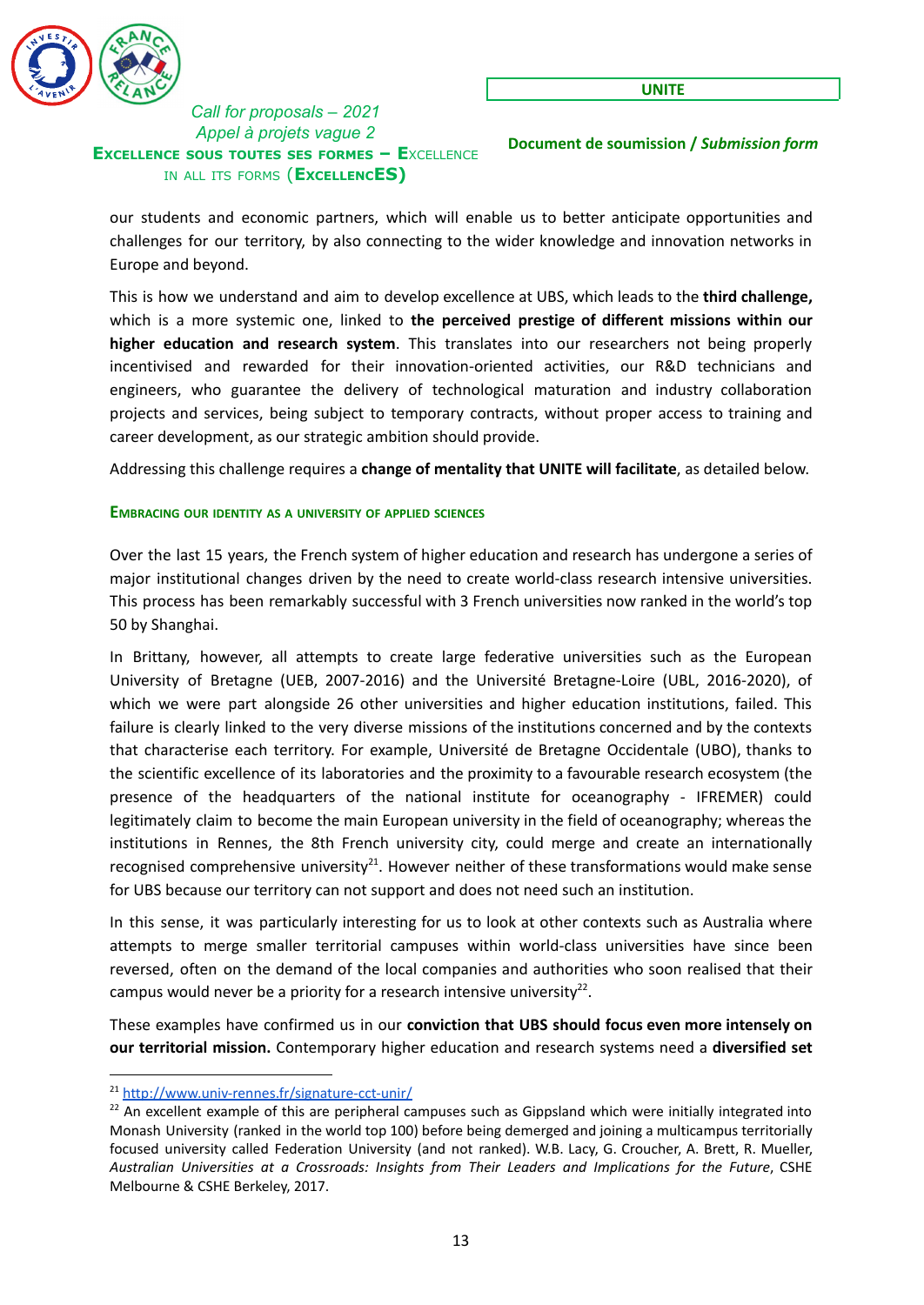

**Document de soumission /** *Submission form*

**of institutional profiles to satisfy societal needs**: some institutions focusing on the production of cutting-edge academic research, other institutions focusing on education, others focusing on applied sciences and knowledge and technology transfer.

In many countries, different priorities are epitomized by how institutions are named. For example, in Germany, Universities are research intensive institutions, while the *Fachhochschulen* focus on professional and technical education and applied research. The same distinction also existed in the United Kingdom (before the Further and Higher Education Act of 1992), where institutions called Universities focused on academic excellence, whereas Polytechnics focussed on teaching for professional practice. It is true of most nordic and anglo-saxon countries.

We will maintain a strong research profile because research keeps us at the cutting edge of innovation and enables us to connect our territory to the world, and because a research focus helps us train a generation that will need to adapt constantly.

But as a deeply embedded local university we are proud to be closer in profile to a *fachhochschule* than a research intensive university. We are proud that our researchers embrace the innovation needs of companies and that a large number of our students find a job and stimulate the regional economic ecosystem thanks to the teaching and training we provide.

Such a transformation is only possible through a comprehensive and ambitious institutional strategy, for which a dedicated support is necessary: the UNITE project will be a key step to embrace the profile of a university oriented towards innovation and applied research, thus allowing us to reinforce our identity and better fulfil our mission.

# <span id="page-13-0"></span>*2* **DESCRIPTION DU PROJET /** *PROJECT DESCRIPTION*

We have a vision: creating a **UN**iversity for **I**nnovation in our **TE**rritory (**UNITE**; or *UNiversité d'Innovation en TErritoires* in French), which will be able to capture and answer territorial needs and new opportunities. To this end, our project consists of three complementary building blocks:

- 1. Detect latent territorial needs and new opportunities by creating interfaces with the stakeholders around us, the **Innovation Campuses (InnoCampuses)**;
- 2. **Respond to the identified needs and opportunities in an innovative way,** by:
	- a. contributing with our knowledge to foster collaborative projects with external stakeholders, and providing expert solutions oriented to Knowledge and Technology Transfer, through two new functional structures: the **Innovation Team** and the **Private Subsidiary (UBS Transfer)**;
	- b. supporting our students in their professional integration through the creation of a dedicated **Service for the students' success and professional integration** (in French, *Service d'Ingénierie pour la Réussite & l'Insertion Professionnelle- SIRIP*) and **supporting our teachers to align the pedagogical methods and educational content** to rapidly evolving requests of our territory.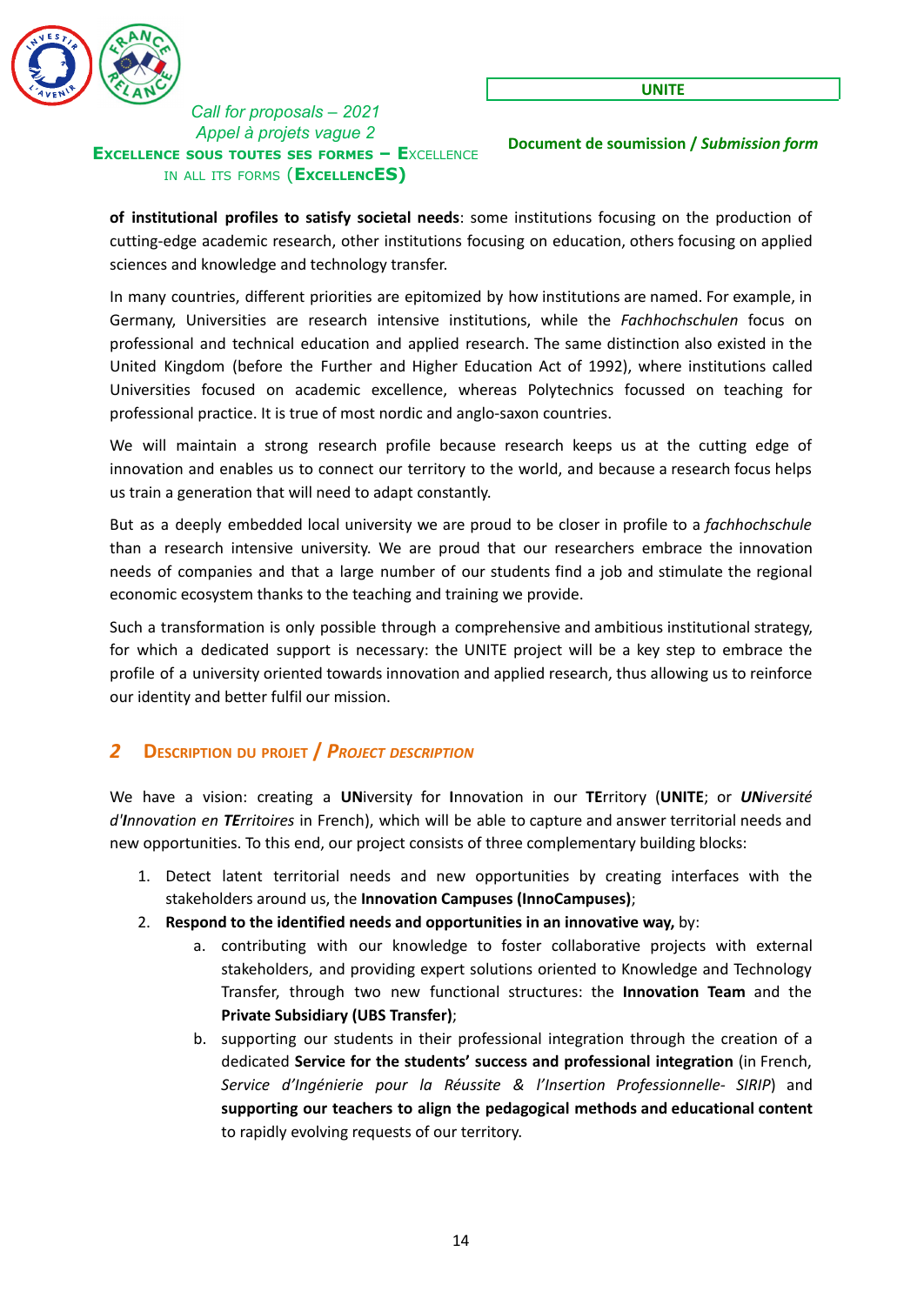

**UNITE**

**Document de soumission /** *Submission form*

The relationship between our ambitions and the main building blocks of the UNITE project is presented in Figure 2.



*Figure 2. The main ambitions and building blocks of UNITE*

### <span id="page-14-0"></span>**THE CONTRIBUTION OF UNITE TO FOSTER <sup>A</sup> CULTURAL CHANGE IN UBS**

A key element for the overall success of our project is to **start and foster a cultural change** within our institution, **oriented towards innovation and "building bridges" with external communities** by means of our competences.

Such a transformation requires a significant amount of time, external support to be sustained, and accepting that results are likely to be only visible in the mid-term.

Given our ambition, it will take time:

- to develop and scale up collaborations with partners, because **trust, and institutional (not only individual) relationships have to be built**;
- to develop **inside-out** (science to application) **transfer,** since the market (licensee companies, VC investors) has to trust that UBS is transferring high quality assets.

On the other side, once put in place, **such transformation will also lead to a virtuous circle**: good business brings more and better business, innovators can grow and fund their structure or their team of like-minded "academic entrepreneurs" (in research, in teaching, in partnership and in competence exchange). This means that the more "value" you bring in and the more exchanges you foster, the more the internal mindset of the university changes, and the cultural change accelerates.

Apart from time, such a transformation of a university's mindset also requires external support (funding, but also targeted policies) to balance the urgency of teaching and research obligations. In this sense, the ExcellencES call for projects and its "experimental" approach is key to support a much needed evolution.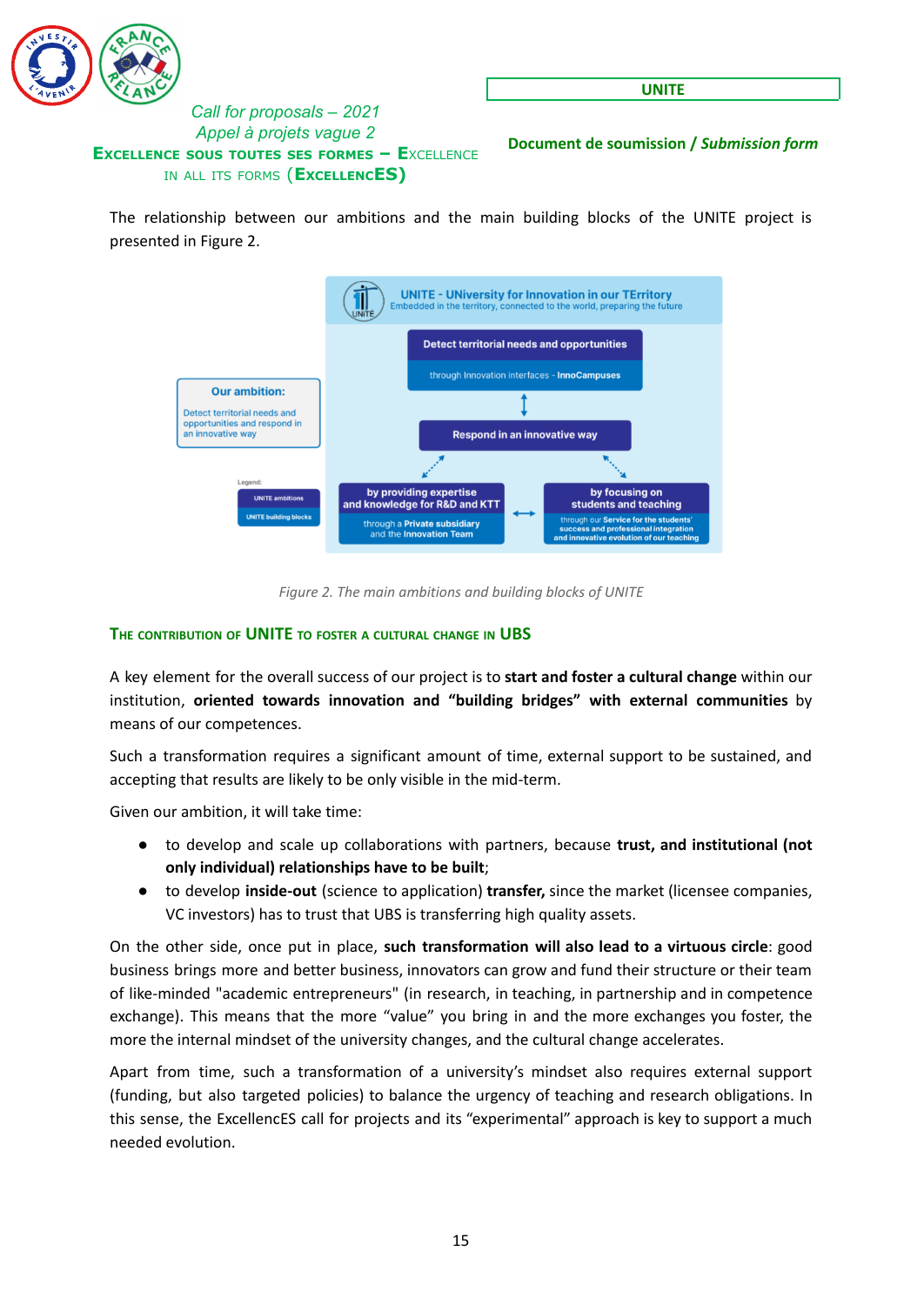

**Document de soumission /** *Submission form*

**A strong, long-term identity-changing strategy is necessary to advance and care for all these factors** (time consistency, balancing internal tensions and external lobbying). It will be necessary to go beyond the current academic recruitment methods and to make use of our autonomy to target the recruitment of researchers and professors towards innovation. It will also be necessary, through an incentive compensation policy, to further recognize the involvement of staff in the actions of the UNITE project. To this aim, we will foster a transformation of our internal evaluation and recruitment processes and a structural evolution (details are presented in § 2.2), that will facilitate a change of mentality across our university.

### **The coherence of UNITE with our international strategy**

<span id="page-15-0"></span>Through the Memorandum of Agreement signed last August with 3 Irish universities (Cork, Limerick and Galway) and our European University Alliance project, "eMERGE", we intend to formalise the operational connections we have with universities that share our same missions and ambitions<sup>23</sup>. One of the main work packages ("Knowledge co-creation") of eMERGE aims to create an active eco-system for emergence of public-private-community partnerships in R&I. Should it be selected, the project will contribute to the definition of ways to ensure involvement of all actors through collaborative activities, provide for good communication of knowledge among the stakeholders (university, industry, government and civil society) to ensure sustainability in research, development and innovations. Our internationalisation strategy supports the promotion of our model of university, **"embedded in its territory but connected to the World", abroad.**

#### <span id="page-15-1"></span>**2.1 AMBITION 1: DETECT TERRITORIAL NEEDS AND OPPORTUNITIES**

### <span id="page-15-2"></span>**Aims and expected transformation**

**The first ambition of our project is to detect needs and opportunities in our territory, to better adapt and align our contribution**, in terms of knowledge production and transfer, as well as of our teaching offer and placement. To this end, **we will create innovation interfaces, InnoCampuses, centred around three key themes** that currently characterise each site in which our university is present: **port and naval industry in Lorient, Agrifood in Pontivy, and Cyber Security in Vannes**. These InnoCampuses will combine technological platforms and third spaces<sup>24</sup>, and host a range of activities from research to R&D support, from courses to networking events contributing to the attractiveness of our territory, both nationally and internationally, for public and private researchers, external organisations (notably companies) and professionals.

These interfaces will create an identifiable space where researchers, students, public and private stakeholders will be able to work together on common projects and foster interactions for new

<sup>&</sup>lt;sup>23</sup>University of Limerick (Ireland), Université Rennes 2 (France), Europa-Universität Flensburg (Germany), Inland Norway University of Applied Sciences (Norway), Univerzita Mateja Bela v Banskej Bystrici (Slovakia), University of Burgos (Spain), Neapolis University Pafos (Cyprus).

<sup>24</sup>Third place is a concept introduced by the sociologist Ray Oldenburg (*The Great Good Place*, 1989) and that is defined as a place that is outside home (first space) and work (second space) where people gather and interact. In this proposal, we use the term third space to refer to fully equipped physical spaces that allow diverse stakeholders to meet and work together, in particular economic actors, researchers and teachers.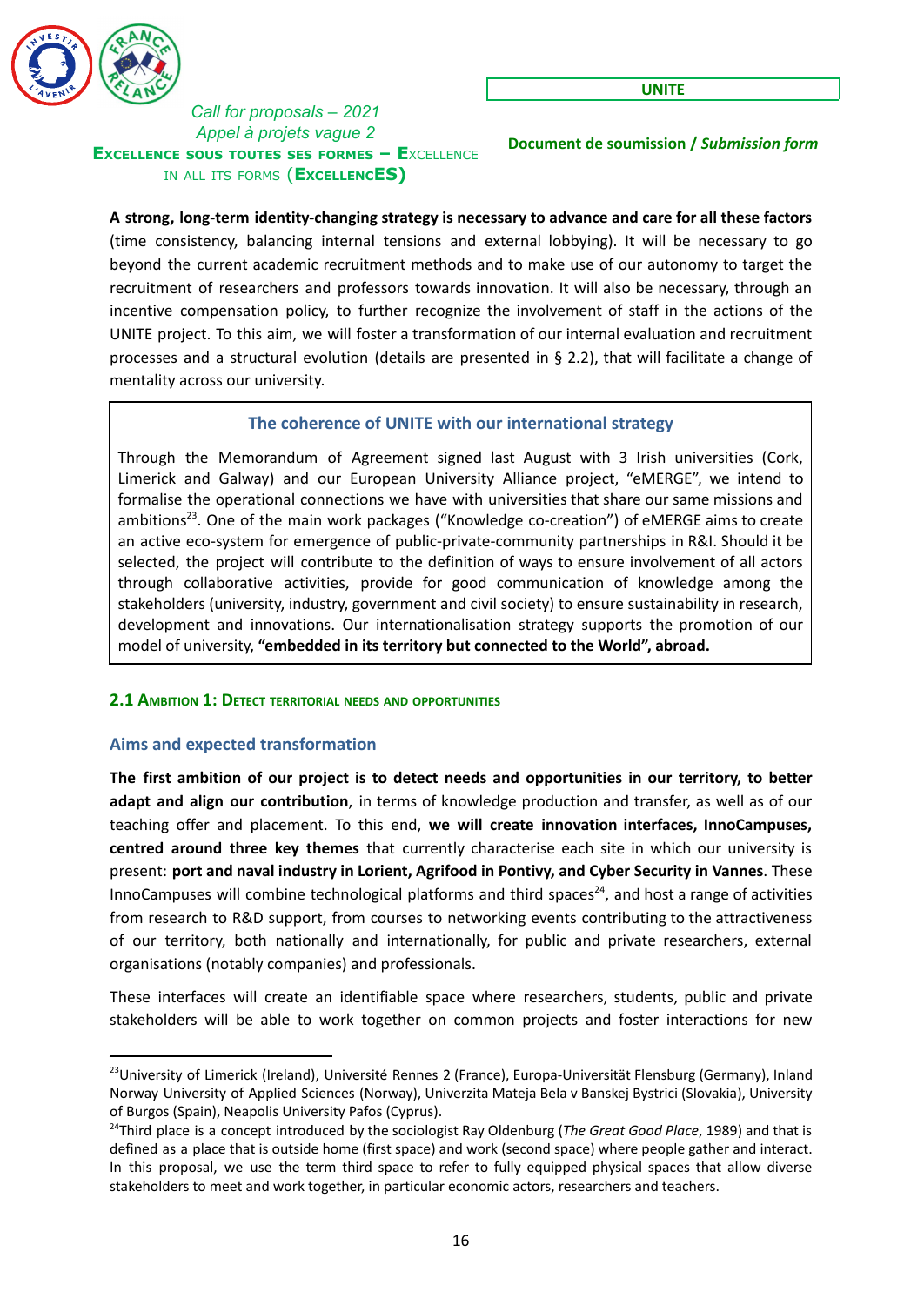

**Document de soumission /** *Submission form*

collaborative dynamics. **InnoCampuses will be physical spaces** gathering technological platforms, spaces for teaching and research, and third spaces (in either one building or multiple contiguous ones). **They will be the visible face of our identity**: an institution not only embedded but open to its territory.

The openness to the external world will ensure that we will always be attentive to seize new opportunities, avoiding being trapped into specialisations that may no longer correspond to the territorial context. This implies that the thematisation of the InnoCampuses mentioned above constitutes the starting point, but might evolve to include other topics or challenges relevant for our territory. The creation of these innovation campuses will thus differentiate our approach to innovation from those of research-intensive universities that, having a more global research-driven outlook, tend to be more disconnected from their immediate surroundings and more dependent on the existing research specialisation of their staff.

#### <span id="page-16-0"></span>**Assessment: what we have already done, and what we are missing**

Our university has been developing R&D projects with different stakeholders of our territory thanks to the activities of our labs (IRDL, Lab-STICC and LBCM<sup>25</sup>) and two newly created ANR LabCom<sup>26</sup> particularly active in the sectors of innovative materials, used for example in shipbuilding and boating, agriculture and agri-food and cyber security. These projects rely on technological platforms present in the cities where our campuses are located: **ComposiTIC**, created in 2014 in Ploemeur (in the urban area of Lorient), a public-private laboratory focussing on material science and in particular on additive fabrication of innovative materials, **Prodiabio**, in Pontivy, focused on bio-processes and gathering 3 local technical highschools and revolving around food processing, and the **Cyber Security Centre**, created in 2015: focused on cyber security, it carries out academic research, professional training for enterprises and education. The decision to build these thematic platforms was taken together with the local governments and city councils, who co-financed their construction.

Another planned territorial-oriented action is the "Port-Lab" experimental platform, that will be deployed in the port of Lorient in 2023 thanks to funding from the State-Region planning contracts (*Contrats de plan État-Région - CPER*). Such action will further strengthen the collaboration with scientific partners in territory, such as the French Research Institute for Exploitation of the Sea *(Institut Français de Recherche pour l'Exploitation de la Mer)* - IFREMER.

Effective territorial collaborations with public and private partners also include the creation of tailored educational offers, for example in the domain of cybersecurity. Joint investments by UBS and our partners have enabled a tenfold increase of our staff in this domain and a substantial growth of the educational offer<sup>27</sup>. The increased educational offer is mirrored by the steady yearly increase in

<sup>&</sup>lt;sup>25</sup> IRDL: Research institute Dupuy De Lôme, Lab-STICC: Laboratory in Sciences et Techniques for Information,Communication and Knowledge; LBCM: Laboratory for Biotechnology and Marine Chemistry.

<sup>&</sup>lt;sup>26</sup> ANR LabCom are joint laboratories between a research laboratory and Small Medium Enterprise or an intermediate-sized enterprise.

 $27$ Today our educational offer in cybersecurity totals: 2 engineering degrees, 2 masters (including 1 Erasmus Mundus coordinated by UBS), 1 international double master degree (with USEK in Lebanon) and another one opening in the fall 2022 (with Qatar University), 2 university diplomas, or DUs (2-year professional diplomas)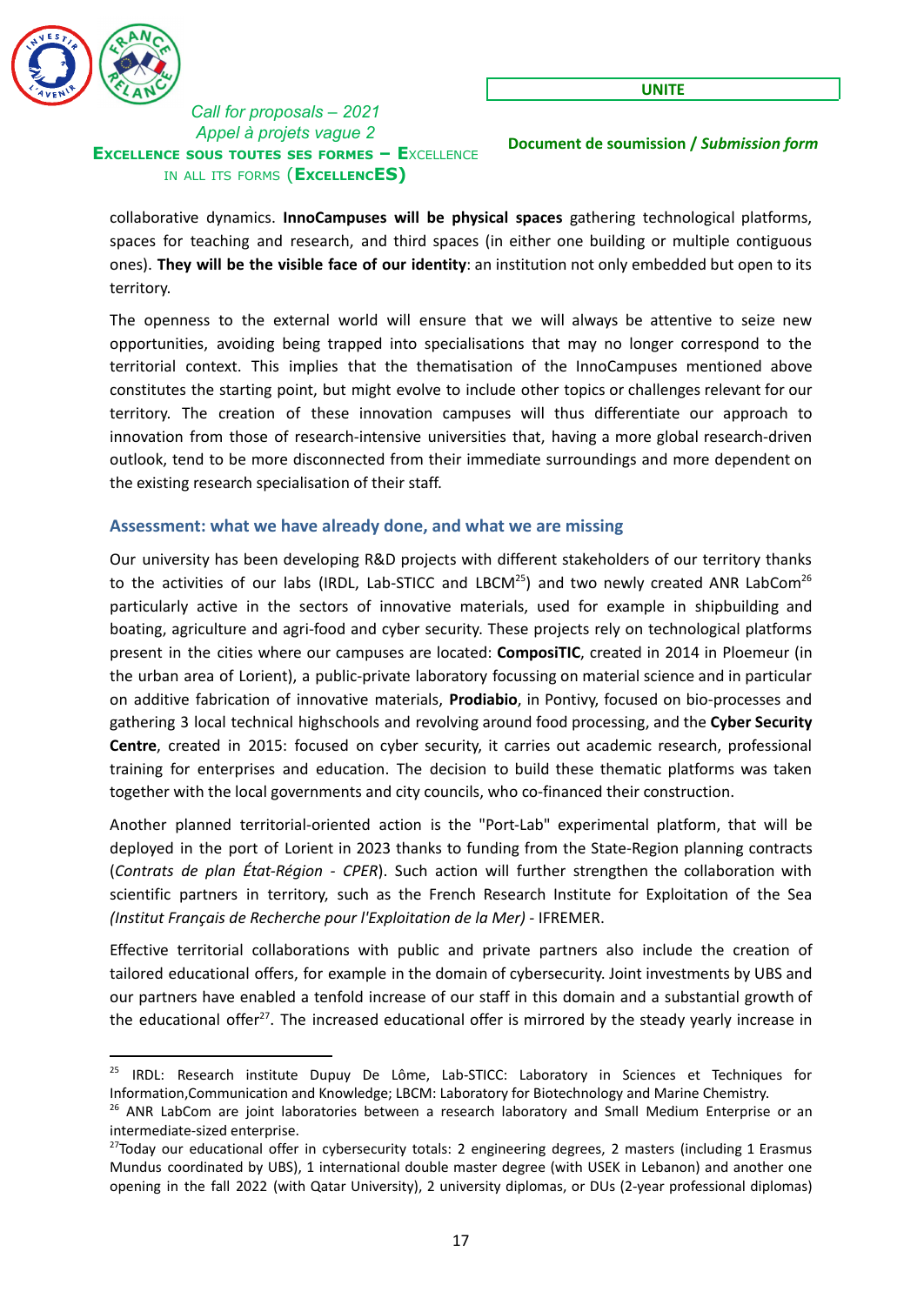

**UNITE**

**Document de soumission /** *Submission form*

the number of students, especially in the 2 engineering degrees where it has doubled in the last two years.

Despite the existence of technological platforms and their associated services, we are currently unable to cover all the needs of our territorial stakeholders. We need to expand our technical infrastructures and enhance their access to external stakeholders, to cater for the required solutions and attract new partners and opportunities. Improving the access to our platforms and services will pave the way to more dynamic interactions potentially leading to shared research agendas. Another limiting factor is the currently limited involvement of stakeholders into the strategic processes of our university. We present how we plan to address this challenge in § 3.

### <span id="page-17-0"></span>**Success conditions**

Opening our spaces to external actors and facilitating exchanges with them through scientific animation are the prerequisites for our university to foster territorial development. To this aim, we identified the following necessary conditions for InnoCampuses to succeed:

- Availability of state-of-the-art platforms aligned with the technical needs of our researchers and partners;
- Access to shared spaces where stakeholders can gather, plan and develop collaborative projects;
- Presence of scientific animation, such as on-site research activities, conferences, workshops, and training, that attracts and enables fruitful exchanges between stakeholders;
- Inclusion of external partners in strategic InnoCampuses activities.

We present in the following section how we plan to ensure that these conditions are met.

### <span id="page-17-1"></span>**Building block 1.1: InnoCampus - 3 thematic Innovation Campuses**

Over the past two years, we have engaged in discussions with local authorities (the region, the departement, and the municipalities of Lorient, Vannes and Pontivy) to develop target responses to foster innovation dynamics. These discussions led to the decision of creating three new technological platforms, in addition to the existing ones presented above (cf. § *Assessment: what we have already realised, and what we are missing*). These **new platforms** will focus on: **innovative materials** (ComposiTIC 2) and **hydrogen-generated energy** both in Lorient, a digital centre in Vannes, and the extension of the already existing platform **Prodiabio** in Pontivy. The construction of these new platforms will be co-financed by UBS and local authorities and will reinforce our offer of technical infrastructures, thus boosting the thematic specialization and visibility on each site, which are: *i.* Agriculture and food-processing sectors in Pontivy; *ii.* Port, boating and naval industry sectors in Lorient; and *iii.* Cyber security & data science sectors in Vannes.

The platforms will be placed **close to already existing ones and in proximity to university campuses** (cf. Annexe 1). They will be flanked by the creation of third spaces that will include co-working spaces

designed to meet the needs of the French Army Cyber Command and the police forces, and 1 professional bachelor (1 year diploma with direct professional employment).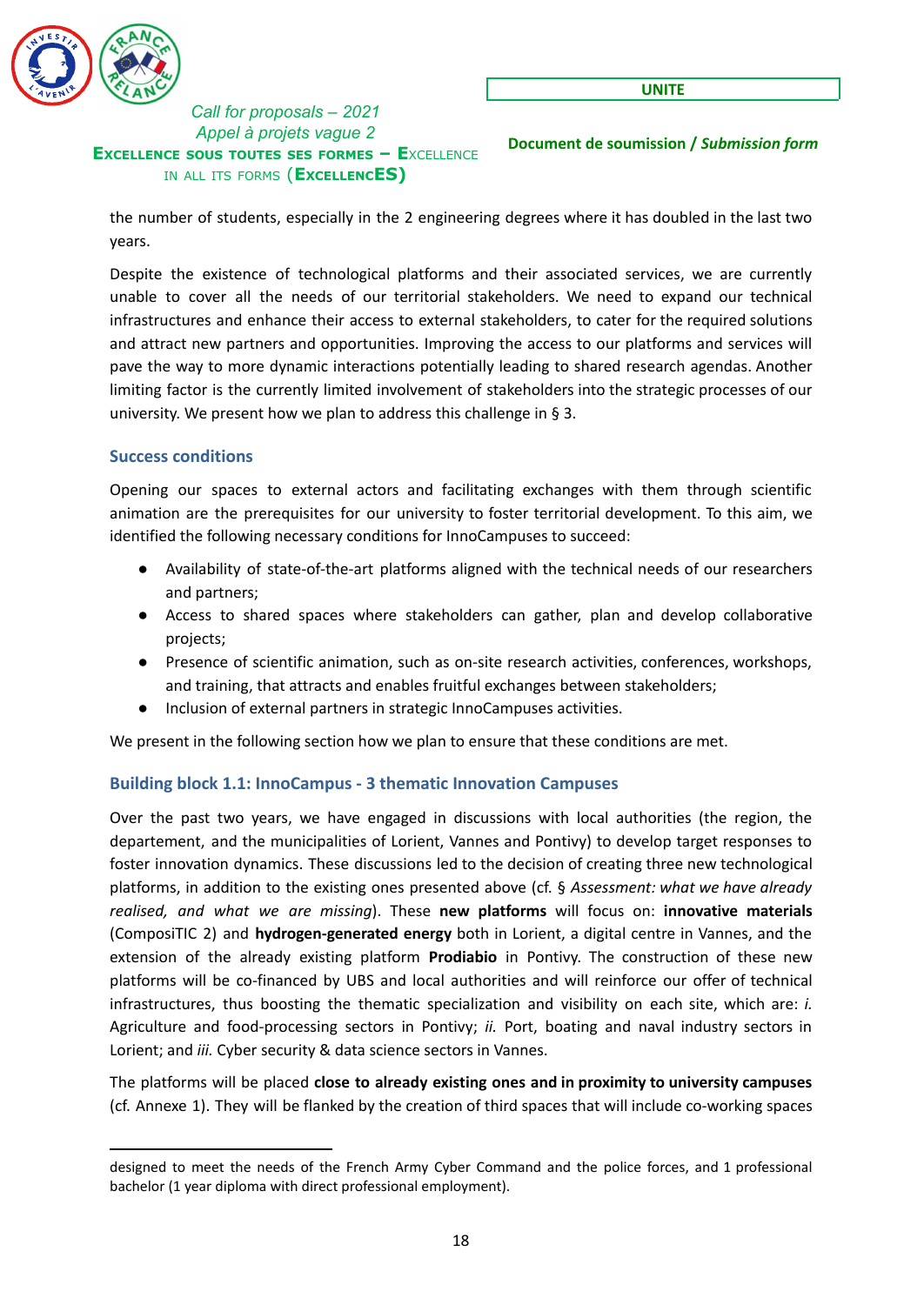

**Document de soumission /** *Submission form*

hosting researchers, students and external stakeholders, halls and training rooms. In these spaces, we will organise activities to foster interactions and exchanges between our communities (staff and students) and external stakeholders, partners and interested parties<sup>28</sup>. Activities and networking opportunities will also be organised by the UBS foundation. Finally, on-site research activities carried out by the newly created Innovation Team (cf. *Building Block 2.1*) will foster scientific animation.

The heads of each InnoCampus will be responsible for seizing emerging opportunities and connecting with new partners. This is why they will be selected based on their deep thematic knowledge and their outstanding business development capacities. They will also report to the Operational Committee for Innovation (cf.  $\S$  3) on the development of each site to detect and isolate good practices that are transferable across sites and those which should be modified and adapted.

#### <span id="page-18-0"></span>*Intended achievements and transformative impact*

Through the InnoCampus, in ten years, we expect to achieve (see the detailed *Roadmap, milestones and main indicators for the UNITE project* in § 2.3 and in the Annexe):

- The definition of territorial, sectorial and challenge-oriented transformation roadmaps with the key stakeholders in the territory and beyond, at the national and international level;
- Nationally acknowledged quality labels for the new technological platforms;
- An increase in the participation to thematic training courses and workshops on each InnoCampus, co-designed with public and private stakeholders, where at least 50% of participants are from the socio-economic sector;
- An up-to-date mapping of main strategic partners (current and potential);
- An up-to-date mapping of UBS's R&D partnerships in the 3 territories, in particular with innovative SMEs and VSEs;
- Good practices developed within the InnoCampuses are recognised at the international level.

### **Funding request - Building block 1.1: InnoCampus - 3 thematic Innovation Campuses**

| InnoCampus: 3 technological platforms   | $1,800,000 \in$ |
|-----------------------------------------|-----------------|
| InnoCampus: 3 third spaces              | 1,350,000 €     |
| InnoCampus: Human Resources             | 2,562,830 €     |
| InnoCampus: Operating costs             | 370,000 €       |
| <b>Total (management fees excluded)</b> | $6,082,830$ €   |

<sup>&</sup>lt;sup>28</sup> For example, student projects, hands-on lectures, training activities for professionals, round tables, exhibitions, networking activities, R&D seminars, but also visits to the technological platforms to showcase the equipment to potential partners. See *Building Block 2.3* for a more detailed description of these initiatives.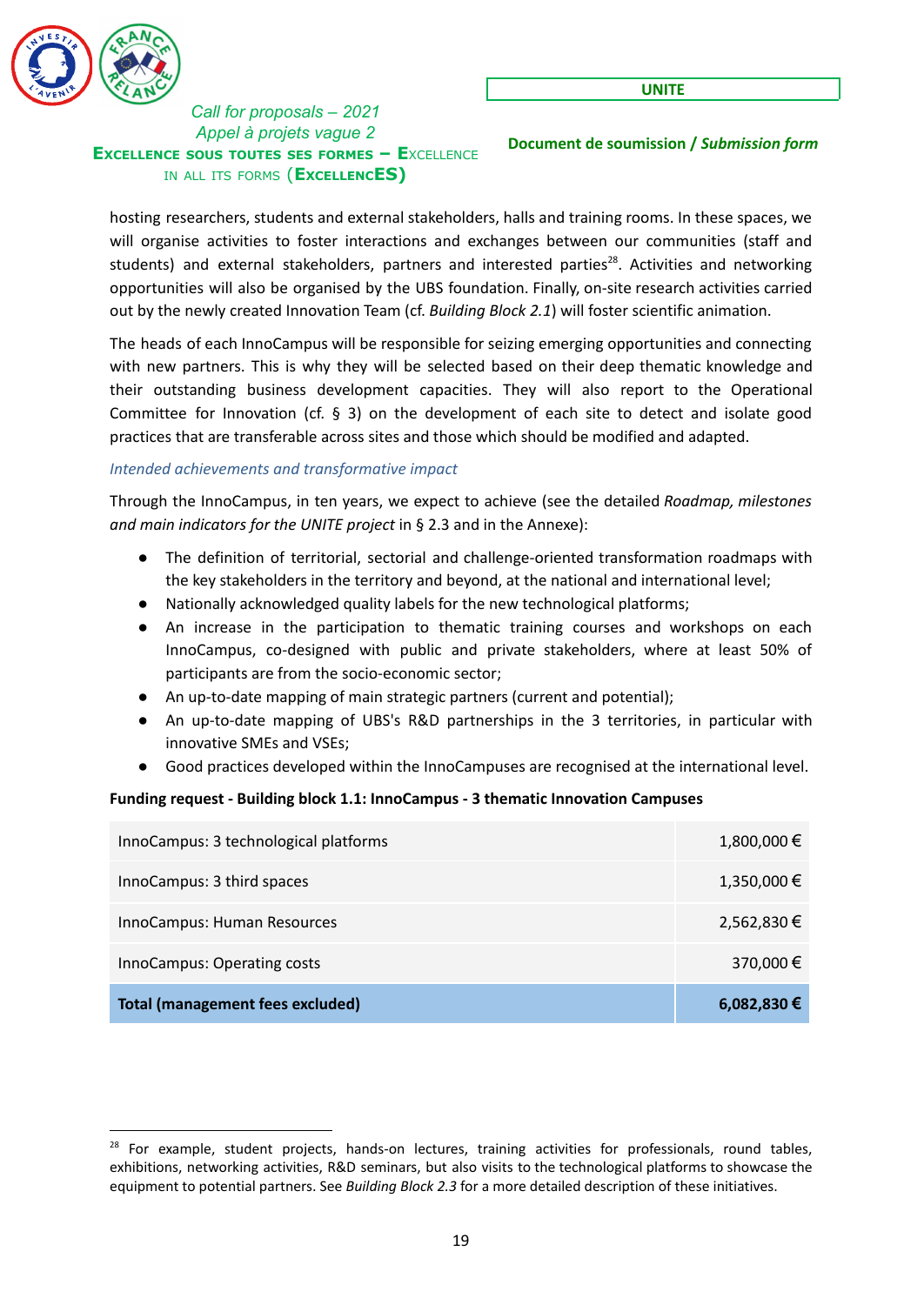

**Document de soumission /** *Submission form*

### <span id="page-19-0"></span>**2.2 AMBITION 2: RESPOND TO TERRITORIAL NEEDS AND OPPORTUNITIES THROUGH INNOVATION, R&D, TEACHING AND TRAINING**

### <span id="page-19-1"></span>**Aims and expected transformation**

**Our second ambition is to answer the territorial needs and opportunities**, detected through increased interactions with stakeholders, **in an innovative, adaptive and suitable way**. As a university, hence as producers of knowledge, we will implement these responses **through two main channels**:

- **by providing expert knowledge and solutions to our partners** (cf. § *Building Blocks 2.1 Innovation Team* and § *2.2 UBS Transfer*) and
- **by supporting our learning and teaching communities to develop the competences and know-hows that our territory need** (*cf. § Building Block 2.3 - Students' success, professional integration and innovative evolution of our teaching*).

### <span id="page-19-2"></span>**Assessment: what we have already achieved, and what we are missing**

As presented in § 1, our research laboratories (IRDL, Lab-STICC & LBCM) and the 2 recently created LabCom are already engaged in a number of **projects with external partners**. However, their activities **are at odds with the common approaches in HE institutions that value "standard" academic excellence over more applied research**. This is particularly disadvantageous for our researchers and engineers who have specifically innovation-oriented profiles and for whom a classical laboratory, focused on fundamental research, is not the most suitable environment.

Second, the reactivity with which we satisfy the requests of our partners is today limited by the expertise that we are able to support and mobilise. **A key challenge for UBS is to attract and maintain the in-house expertise that we have created over the years** and that is often lost because of the limits of temporary work contracts and our current limited economical sustainability to make this expertise durable.

#### <span id="page-19-3"></span>**Success conditions**

Being able to answer to territorial needs and opportunities thus requires us to:

- Create the favourable conditions through which interactions between diverse stakeholders within our InnoCampuses generate innovation-oriented projects;
- Stimulate the engagement of our community in innovation-oriented projects, by supporting the emergence of new ideas.

#### <span id="page-19-4"></span>**Building block 2.1: Innovation Team**

**To specifically foster the development of applied research projects,** we will create a **new Innovation Team at the intersection among different research laboratories and units, aligned with the core themes of the InnoCampuses**. Its activity will focus on projects with Technology Readiness Levels (TRL) higher than those normally developed in research labs. The Innovation Team will be composed of UBS researchers whose innovation-oriented profiles could not develop their full potential in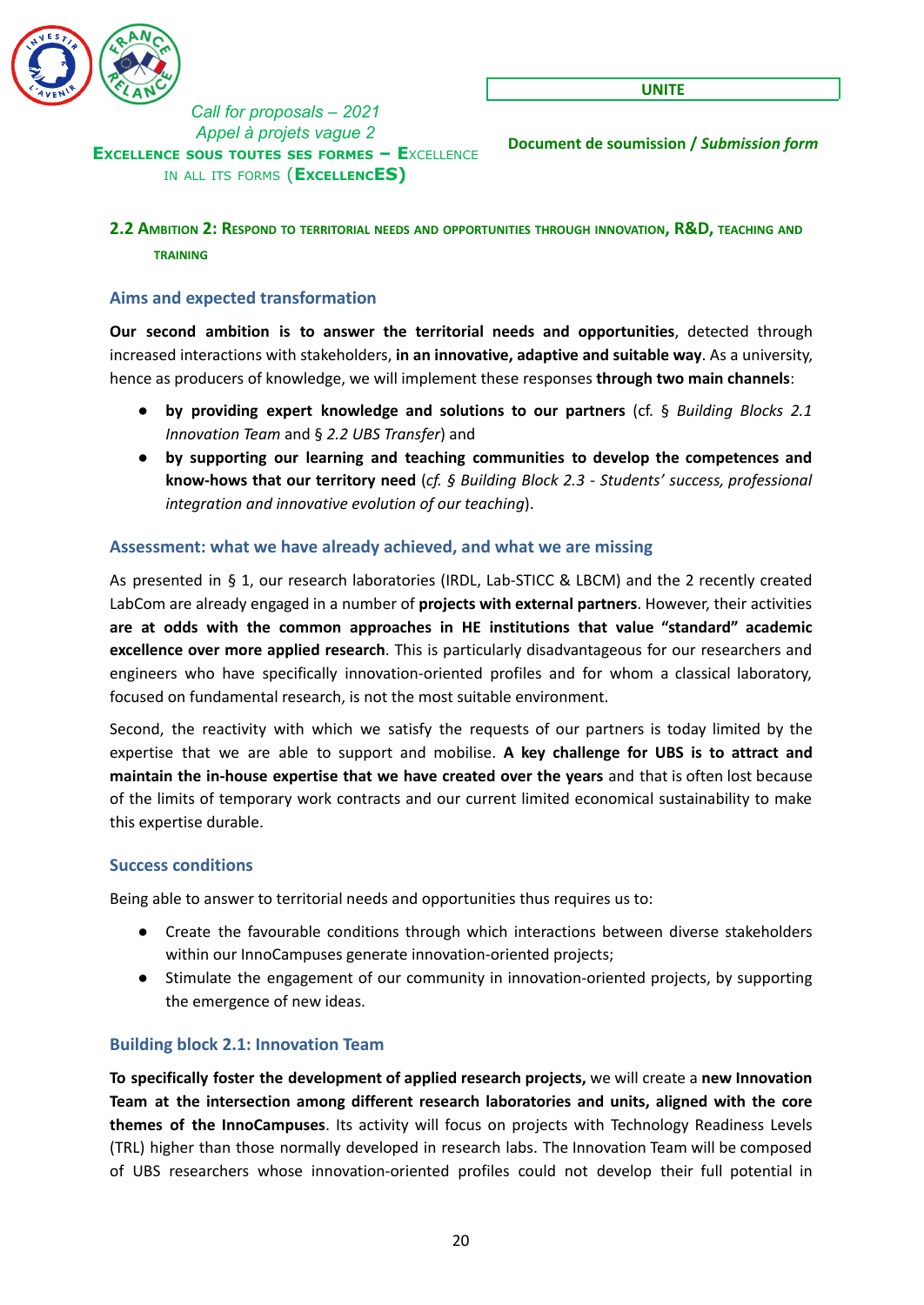

**Document de soumission /** *Submission form*

standard research labs. In addition to this core team, other researchers of our university, as well as researchers and engineers of private and public entities, will be able to join the team on a **project-based approach**. The Innovation Team will thus collaborate with already existing research labs in the university, will have access to the technological platforms and, in virtue of the high TRL of its projects, will be tightly linked to UBS Transfer (cf. § *Building block 2.2*).

**To engage our whole community in research activities oriented to innovations as well as to stimulate the emergence of novel ideas, we will launch internal calls for projects** aimed at fostering internal and external collaborations (for more details about these calls, cf. § 4).

**For the Innovation Team to reach a critical mass, we will sequentially open 3 thematic junior professors chairs targeted to young academics specifically attuned to innovation-oriented research**. To enable them to achieve their full potential, *i.* they will be endowed with a funding package to hire supporting staff, *ii.* they will be supported over the first years by more experienced researchers composing of the Innovation Team, and *iii.* will be supported in the setup o*f* collaborative projects by existing structures within UBS<sup>29</sup>and in the region<sup>30</sup>.

The Innovation Team will be a unitary structure but its members will spend the majority of their time in the InnoCampus whose theme is closest to their field of expertise, to encourage their interactions with external stakeholders. Collaborative research projects, university-enterprise joint PhDs (*thèses Cifre, thèses par apprentissage*) and postdocs will be key resources for implementing these responses. The Innovation Team will be headed by the Vice-President (VP) for innovation, in close collaboration with the VPs for Research, Education, and Entrepreneurship.

### <span id="page-20-0"></span>*Intended achievements and transformative impact*

Being at the interface between several stakeholders, the Innovation Team is ideally placed to advance UBS' internal strategic reflections on the development of research and educational activities. After 10 years, we expect the Innovation Team to<sup>31</sup>:

- Increase the number of lecturers and researchers involved in collaborative activities with the Innovation Team and UBS Transfer;
- Increase the number of industrial doctoral theses (in particular those in collaboration with the private sector through the Cifre system) and strengthen the visibility offered by the InnoCampuses;
- Impulse the transformation of our recruitment and career progression strategies that will be considered as best practices at the national level to valorise innovation-oriented activities.

#### **Funding request - Building block 2.1: Innovation Team**

Innovation Team: supporting personnel (research engineer) and operating costs 607,570  $\epsilon$ 

<sup>29</sup> Mainly the Service for research and partnership - in French, *Direction de la Recherche Universitaire, de l'Innovation et de la formation Doctorale*, or DRUID.

<sup>&</sup>lt;sup>30</sup> E.g., 2PE Bretagne - Platform for European projects: <https://2pe-bretagne.eu/>

 $31$  More details are provided in § 2.3 and in the detailed roadmap in the Annex.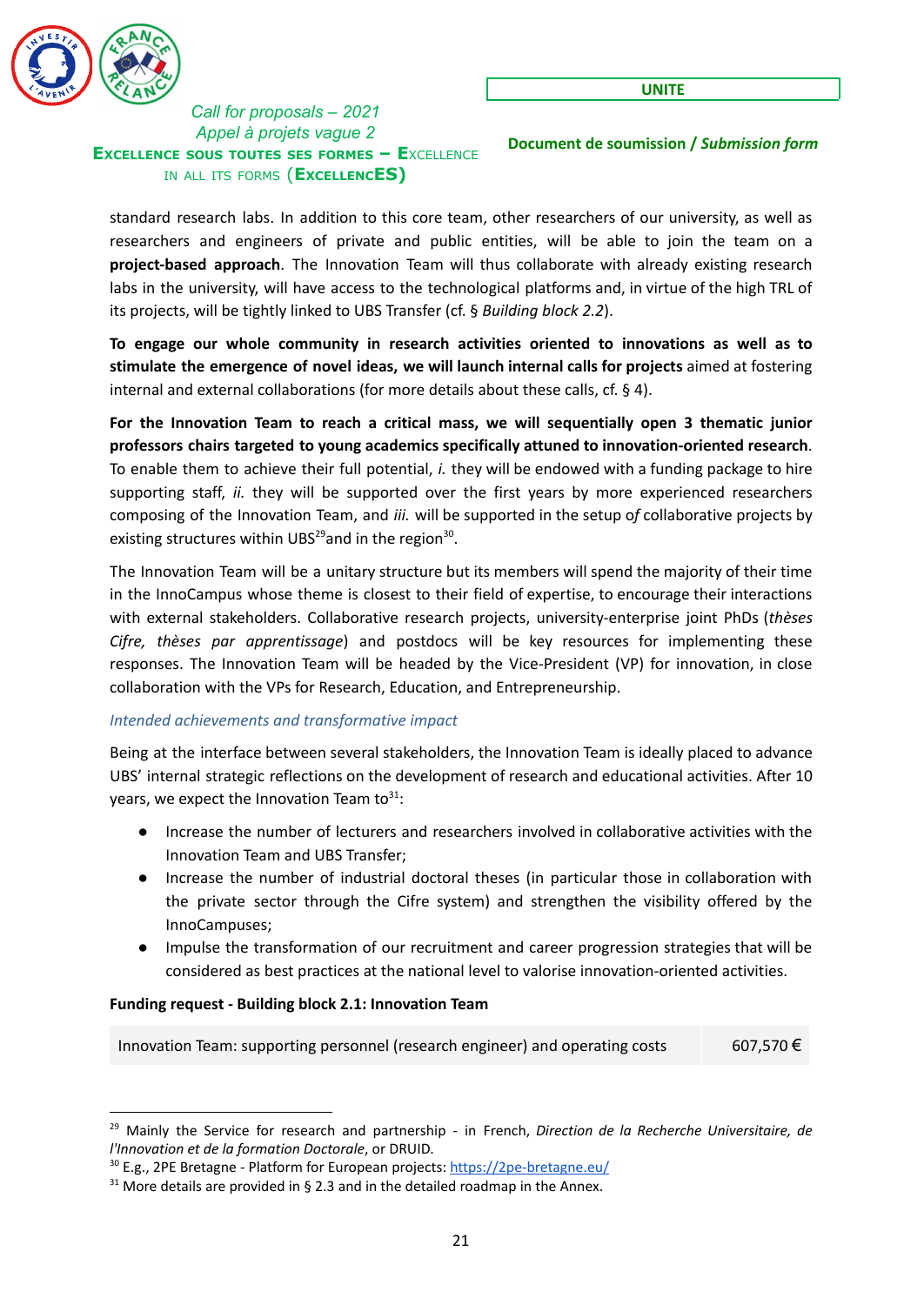

**UNITE**

**Document de soumission /** *Submission form*

| Junior Professors Chairs: funding package (postdocs, engineers) and operating<br>costs | 600,018 €   |
|----------------------------------------------------------------------------------------|-------------|
| Calls for projects: Research and Innovation                                            | 1,250,000 € |
| <b>Total (management fees excluded)</b>                                                | 2,457,588€  |

### <span id="page-21-0"></span>**Building block 2.2: UBS Transfer - Private subsidiary**

**We will create a private subsidiary,** *UBS Transfer***, responsible for fostering, streamlining and supporting knowledge and technology transfer and collaborative research**. The private subsidiary will be owned by Université de Bretagne Sud but will have a separate legal status, to create a sustainable economic model that allows us to capitalise our internal expertise and hence increase the impact of our collaborative activities, and better contribute to the Morbihan innovation ecosystem.

**The need for a broader and more durable support has emerged at multiple times during discussions with our industrial partners**, especially in the sectors of food processing and material engineering, **and has been identified by these actors as a key leverage for innovation**. The creation of such a structure will therefore constitute a key building block to UBS as a driver of innovation in our territory aimed at exploring new fields and niches in anticipation of future opportunities that may arise, potentially placing the Morbihan at the forefront of emerging sectors.

Thanks to its private status, this type of structure has already proven an efficient means to foster innovation and partnerships in other French regions and in other countries<sup>32</sup>. In particular, the management of contracts, personnel and resources will be more similar to that of private enterprises, thus allowing a more adapted and agile interaction with our partners. Through the subsidiary, it will be easier for the university to co-invest in equipment and materials with our private partners, and to hire, train, promote and sustain key human resources devoted to applied and contractual research, technology maturation, and technical services. It will also be more straightforward to capitalise on the economic returns of transfer activities and contracts with private partners, allowing us to reinvest some of these returns in further technological and innovation capacities.

We believe that the Filiale should not rely on public money except for the initial funding: the capacity of the Filiale to be self-sustainable within a few years from its creation will be key for its implementation to be considered successful, hence for its persistence. Moreover, the creation of UBS Transfer will benefit from the already existing technical centre IRMA (*Institut Régional des Matériaux Avancés, Regional Institute for Advanced Materials*), an association participated by UBS which carries out transfer and contractual research activities in the domain of material science. For this reason we only require a limited funding that supports its priming in the context of our ExcellencES proposal.

The private subsidiary will be in charge of two main activities: on the one hand, it will **expand and streamline the resourcing, staffing and engineering of applied research and maturation projects in UBS labs.** On the other hand, it will **support researchers in the commercialisation, negotiation and**

<sup>&</sup>lt;sup>32</sup> See for example the subsidiaries Floralis, of Université Grenoble Alpes, or Capacité, of the University of Nantes, UCLB of University College London or CIT UPC of the Polytechnic University of Catalunya.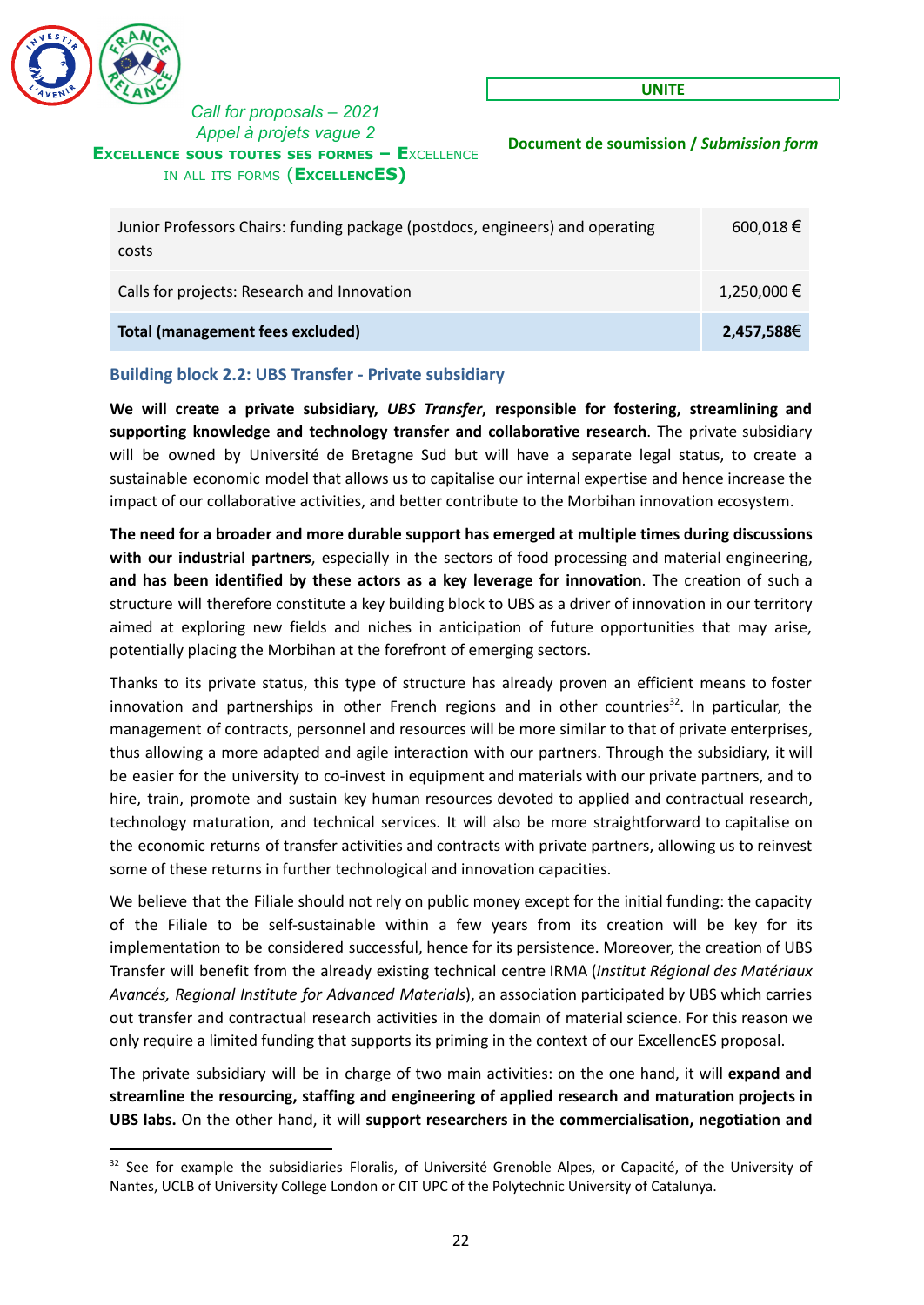

**Document de soumission /** *Submission form*

**management of collaborative research projects and of research and consulting contracts** with industry and other stakeholders. These missions are distinct from, and complementary with those of the SATT Ouest Valorisation<sup>33</sup>, which lacks in-depth knowledge of the internal capacities of the university and direct links with our researchers. The *SATT Ouest Valorisation* will continue to support UBS transfer activities through maturation funding and professional support services.

### <span id="page-22-0"></span>*Intended achievements and transformative impact*

By creating UBS Transfer we will improve our internal capacity to respond to the demands of our partners and the transfer of knowledge and technology towards the external world, increasing the attractiveness and development of the InnoCampuses. 10 years from now, we expect to achieve a significant increase in the volume and quality of our Intellectual Property portfolio, as measured by transferred and revenue-creating assets (see the milestones in § 2.3 and the detailed roadmap in the Annex).

#### **Funding request - Building block 2.2: UBS Transfer - Private subsidiary**

| UBS Transfer (supporting personnel, operating costs) | 370,035 € |
|------------------------------------------------------|-----------|
| Total (management fees excluded)                     | 370,035 € |

# <span id="page-22-1"></span>**Building block 2.3: Students' success, professional integration and innovative evolution of our teaching**

The second channel through which our university contributes to territorial development is by **educating students with competences that facilitate their transition to a professional career**. Two major components are necessary to achieve this goal:

- 1. Students need **dedicated orientation services,** both incoming and outgoing, and support in developing their own professional projects, and
- 2. **educational contents must be continuously adapted** to match the evolution of jobs and professional profiles, as well as the methods used to convey this content efficiently.

These are the objects of the following building blocks.

### <span id="page-22-2"></span>**Assessment: what we have already realised, and what we are missing**

We strive to provide students with competences and the know-how that enable them to transition to professional careers, and to offer our partners courses that allow their employees to upskill and reskill. Despite the exceptional professional integration of our students (92% for those with a professional diploma), a recent internal survey revealed that the adequation of the competences acquired in some of our professional programmes is diminishing. This assessment calls for a further

<sup>33</sup> <https://www.ouest-valorisation.fr/who-we-are/>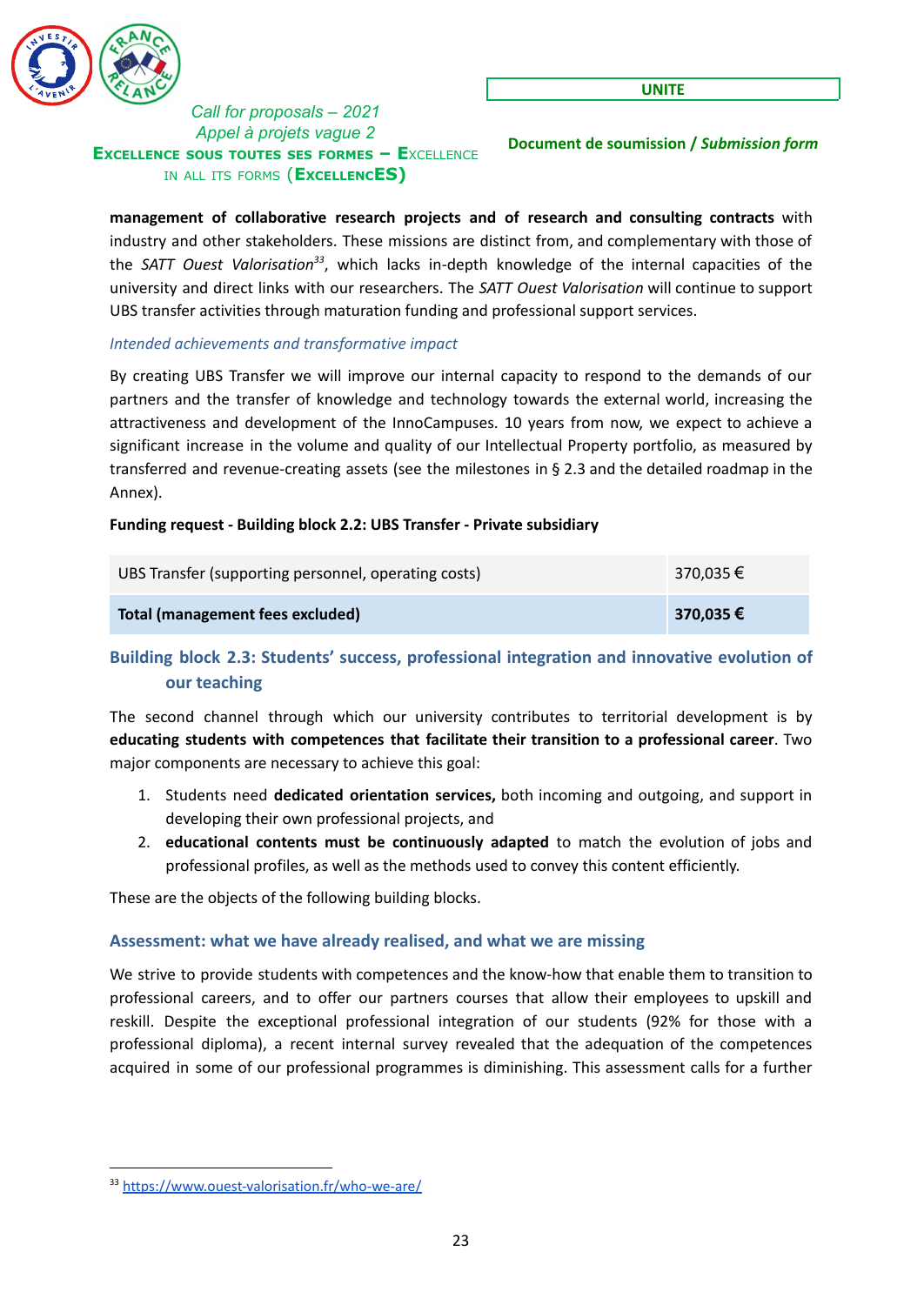

**Document de soumission /** *Submission form*

development of the orientation services to our students<sup>34</sup>, both incoming and outgoing, and a more structured **strategy that will enable us to track the evolving competencies** required by contemporary professional profiles and **adapt our educational offers.** To achieve this we will also need to provide specific support to **our teaching staff in the transformation of educational content and methods**.

### <span id="page-23-0"></span>**Success conditions**

We must meet some fundamental conditions to achieve this ambition. We will have to:

- Empower our services to better support students in the transition to university and from university to professional career;
- Develop a more systematic way to detect the competencies needed in the job market;
- Support and stimulate our teachers to innovate their educational methods and content.

To achieve these goals we intend to create a **new structure called SIRIP (Engineering service for success and professional integration,** in French, *Service d'Ingénierie pour la Réussite & l'Insertion Professionnelle*) which will allow us to transform the way in which our educational offer for professionalising undergraduate diplomas, professional and lifelong learning programmes is designed. We present below the main tasks and responsibilities of this new service.

To improve the quality of our orientation services, the first task will be to **determine which competencies are requested by specific job positions, to inform both our students in their decisions and our faculties in the mentoring they provide**. SIRIP will thus develop a **digital interface to clearly map competences, sectors, professional opportunities and success in professional integration**. Initially, this mapping will focus on the sectors aligned with the themes of the InnoCampuses to support the design of our professionalising undergraduate programmes<sup>35</sup>, professional and lifelong learning.

Second, **we need to identify and reduce the gap between pedagogical content and the expectations of our industrial stakeholders,** who are particularly interested in short qualifying training enabling the upskilling of their employees. To this end, **our Engineering service will set up and maintain a "Job Observatory"**, which will monitor the evolution of education programmes and map the industrial partners of the university. The Job Observatory will provide useful data to advancement boards (in French, *conseils de perfectionnement*), in which representatives of our industrial partners sit, to steer and adjust our educational offer.

**Third, SIRIP will be responsible for monitoring our activities supporting professional integration and career monitoring, thus allowing for correcting actions**. To achieve this, **SIRIP will integrate quantitative and qualitative data** (e.g., students' success, indicators about the quality of internships students carry out in enterprises derived from surveys) **and facilitate their use** by the responsibles for education programmes.

<sup>&</sup>lt;sup>34</sup> At UBS we already have the University service for information, orientation and professional integration, in French *Service Universitaire d'Information, d'Orientation et de l'Insertion Professionnelle*, or SUIOIP; and the University Service for pedagogy, in French, *Service Universitaire de Pédagogie* - SUP.

<sup>35</sup> University Bachelor of Technology, in French *Bachelor Universitaire de Technologie*, or BUT; and Professional Diploma, in French, *Licence Professionnelle*, or LP.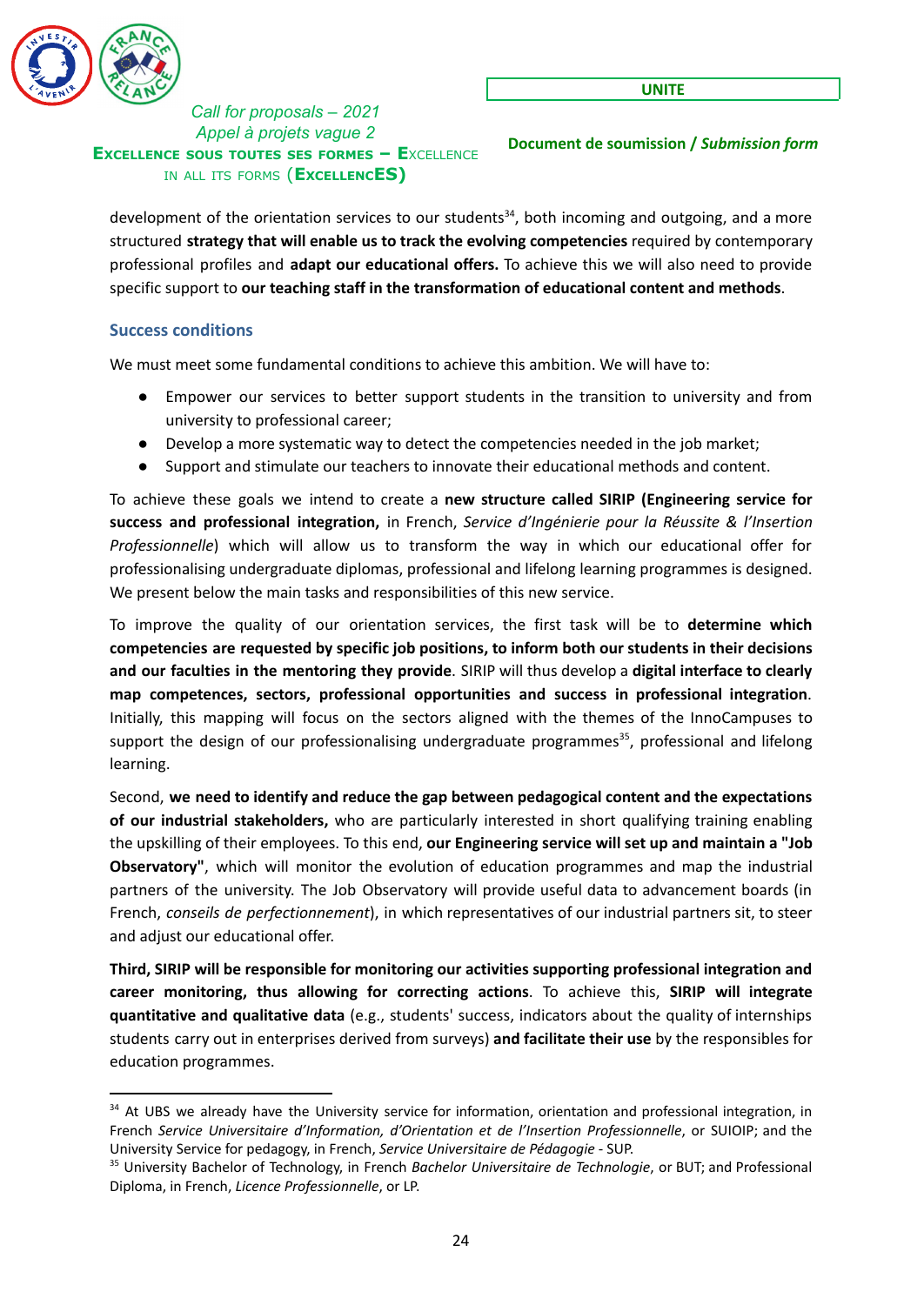

**Document de soumission /** *Submission form*

**SIRIP's monitoring and mapping activities will support** the service for professional education and dual education (in French, *Service de Formation Professionnelle et de l'Alternance, or SFPA)* in **the design of modular education programmes based on competences** (an initiative that we plan to call **Pro-Form**, from the French *formation professionnelle*, professional education), which will enable students to enter into contact with the professional world earlier on during their study. To this end, we also intend to **increase the number of professionals who will teach in our education programmes.** The pedagogical engineers will also be in charge of providing support for our teachers to innovate their pedagogical methods, by developing hybrid professional training, more suitable for working learners, in fully-equipped dedicated spaces.

**To encourage our teachers to innovate educational content and methods, we plan to launch internal calls for projects that we expect to trigger a cultural transformation** in the way our community thinks of pedagogy.

**We will develop a series of activities to foster exchanges between our students and socio-economic stakeholders to facilitate their transition to the professional career.** For example, we will involve **private and public partners in the development of challenge-based projects** (called **Jeunes Pousses**, French for young sprout) centred around societal and economic transformations in close link with the thematic specialisations of the InnoCampuses. Students will cooperate with their fellows and with external stakeholders to solve real-life problems during dedicated hackathons or group work. Shared spaces in the InnoCampuses will be particularly suitable for these initiatives.

To extend the exchanges with external stakeholders and **showcast the professional opportunities that our education programmes** offer, **we will create a network of UBS Alumni** (called *RéseaUBS,* French for "Network UBS")*,* **and scale our current awareness-raising events and trainings for entrepreneurship** (called **Start-sUP**). These initiatives will be supported by the UBS Foundation through its large portfolio of professionals and well-developed connections with the industrial world.

Finally, **we aim to provide students' with international professional experience**. To this end, we will finance studying/working abroad periods at international universities with which we have established connections and that have similar thematic specialisations<sup>36</sup> as well as their industrial partners (an initiative that we plan to call **Compagnonnage**, mentoring in French). The outgoing mobility programmes will be complemented by **thematic summer schools** in our InnoCampuses through which we want to foster the international visibility of our territory.

#### <span id="page-24-0"></span>*Intended achievements and transformative impact*

By empowering our internal service to support students orientation and teachers we aim, **in 10 years' time**, to:

<sup>&</sup>lt;sup>36</sup> For example, the University of Vigo (Spain) and the University of Quebec Trois Rivières (Canada), and University of Limerick focussing on industrial engineering; The Free University of Bruxelles (ULB, Belgique), the Hochschule Offenburg (Allemagne), Tallinn University of Technology (Estonie) specialised in cyber and data sciences.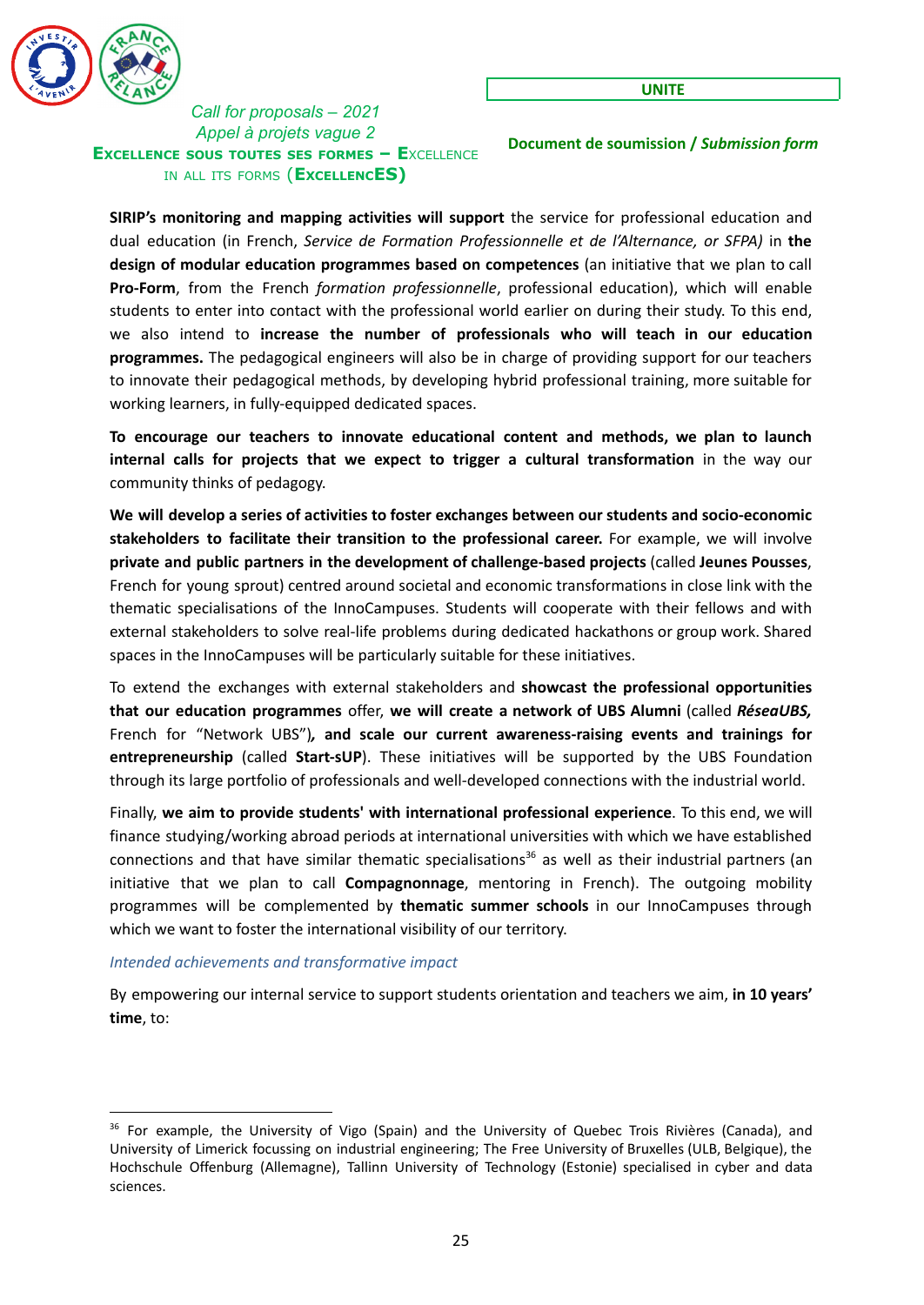

**Document de soumission /** *Submission form*

- Improve the monitoring of the relevance and effectiveness of our educational offer and facilitate their use for taking corrective measures, by centralising and systematising the collection and analysis of our surveys (directed both to students and professionals);
- Reach 100% of our programmes being evaluated by the advancement boards including external stakeholders;
- Create 1 new module for lifelong learning per year and per InnoCampus for the first 5 years of the UNITE project, and up to 2 for the next 5 years;
- Increase in the percentage (current target: 30%) of external professionals participating in the teaching of modules in our professional education programmes such as university diplomas and qualifying modules;
- Create new professional diplomas (*Diplôme Universitaire*) linked to the InnoCampuses topics.

### **Funding request - Building block 2.3: Students' success, professional integration and innovative evolution of our teaching**

| Engineering service for the success and professional integration (SIRIP -<br>research engineer, operational costs and external) | 1,598,108€  |
|---------------------------------------------------------------------------------------------------------------------------------|-------------|
| Design of modular education programmes (Pro-form)                                                                               | 1,241,096€  |
| Calls for projects: Pedagogical innovation                                                                                      | 1,250,000 € |
| UBS alumni network (human resources and networking digital platform)                                                            | 558,180€    |
| Awareness-raising events and training for entrepreneurship (Start-sUP)                                                          | 241,280€    |
| Outgoing and incoming students mobility (Compagnonnage and Summer<br>school)                                                    | 70,000€     |
| <b>Total (management fees excluded)</b>                                                                                         | 4,958,664€  |

### <span id="page-25-0"></span>**2.3 ROADMAP, MILESTONES AND MAIN INDICATORS FOR THE UNITE PROJECT**

We have presented the long-term goals and the transformative impact that we intend to achieve with our initiatives within the presentation of each *building block* of our UNITE project (section "Intended achievements and transformative impact").

The definition of our long term goals has been functional to derive a roadmap for our project, with intermediate milestones and indicators, necessary for the implementation of a project as ambitious as UNITE, but also to foster the understanding of UNITE by our internal and external communities. This roadmap constitutes a starting point that will be continuously monitored and, if necessary, adapted, through the steering processes described in  $\S$  3. The full roadmap, including all the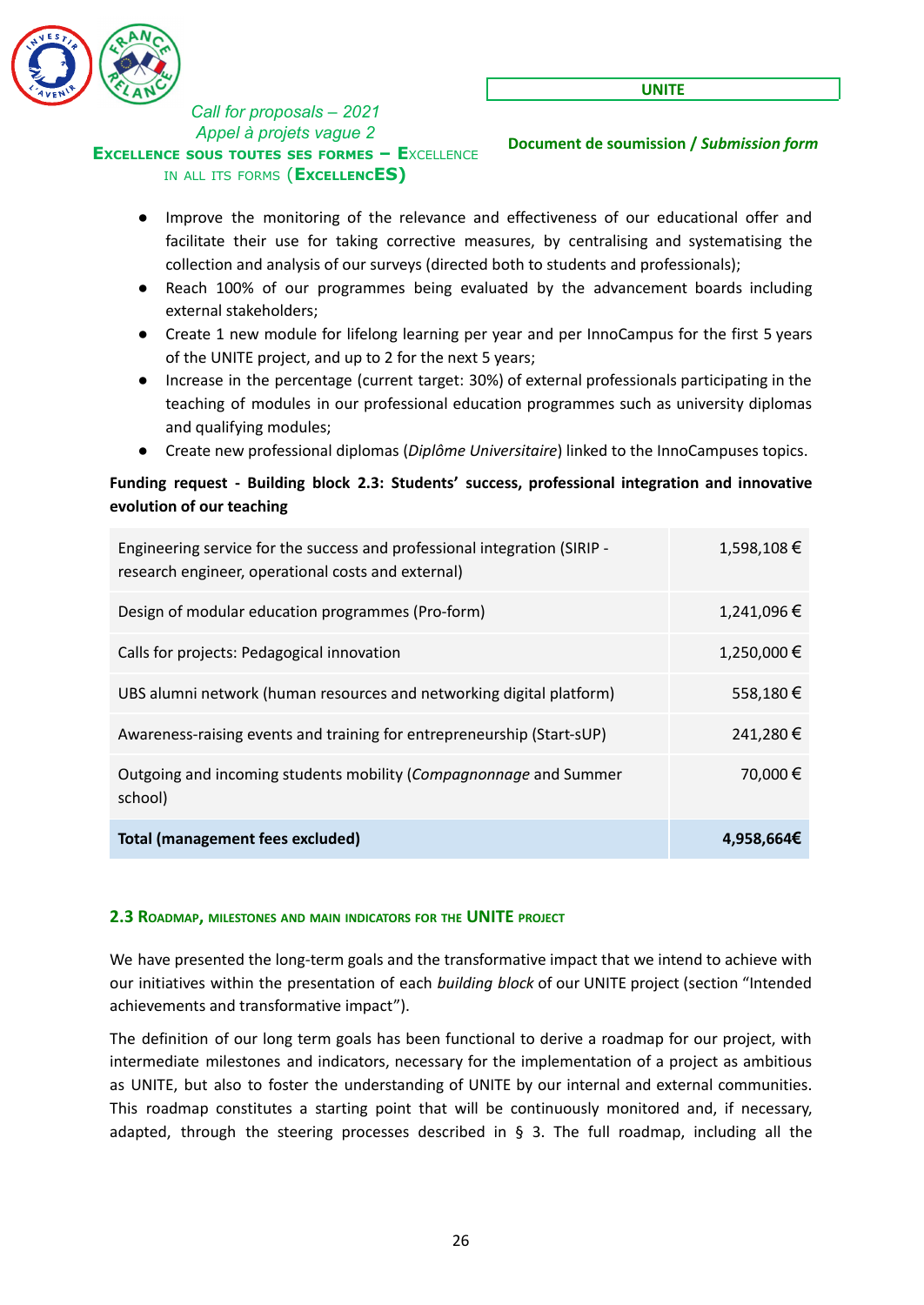

**Document de soumission /** *Submission form*

milestones and indicators of UNITE at 1, 5 and 10 years after the start of the project, is provided in the Annexe. We present below the main milestones and indicators linked to the UNITE ambitions:

### *1 year after the start of UNITE:*

- The implementation and development roadmap for the 3 InnoCampuses is defined with the contribution of external stakeholders and partners, and is widely shared within UBS and externally;
- Mechanisms for sharing good practices and optimise common resources are defined, with the contribution of our newly created Office for Quality Management (presented in § 3).
- The steering, governance and statutes of the subsidiary UBS transfer are defined; UBS Transfer and the Innovation Team are set up and operational.

# *5 years after the start of UNITE:*

- The definition of territorial, sectorial and challenge-oriented transformation roadmaps with the key stakeholders in the territory has been achieved;
- Good practices developed within the InnoCampuses are known at the national level:
- A significant increase in the number of academic staff involved in collaborative activities with the Innovation Team and UBS Transfer has been obtained (current target: increase of 30%);
- Our recruitment and career progression strategies have been adapted to valorise innovation-oriented activities;
- The number of funded doctoral theses, in particular those in collaboration with the private sector, has increased, thanks also to the contribution of the InnoCampuses (current target: increase of 20%);
- for UBS Transfer, integration and strengthening of transfer units in additional themes linked to the InnoCampuses, eg. embedded electronics, food processing, data science and cyber;
- Increase in the percentage of education programmes with advancement boards including external stakeholders (target: 80%; current starting starting point: ~50%) and in the active participation of external professionals to the co-design of the programmes;
- The quality of the teaching contribution by external professionals is guaranteed by extending the verification of recruitment criteria for external professional teaching in our modules to all the recruited professionals, to ensure a full compliance with the Qualiopi certification<sup>37</sup>.

# <span id="page-26-0"></span>*3 PILOTAGE ET PARTENARIAT/ MANAGEMENT FRAMEWORK*

### <span id="page-26-1"></span>**AN ADAPTED STEERING AND GOVERNANCE TO SERVE OUR VISION**

### **Context: our ongoing efforts to strengthen the relationships with our stakeholders**

As explained in § 1, while we have strong interactions and relationships with business partners on *operational* subjects, the involvement of business partners and stakeholders, such as territorial governments, on strategic questions is currently limited. Moreover, private companies interested in

<sup>37</sup> <https://www.icert.fr/certification/qualiopi/>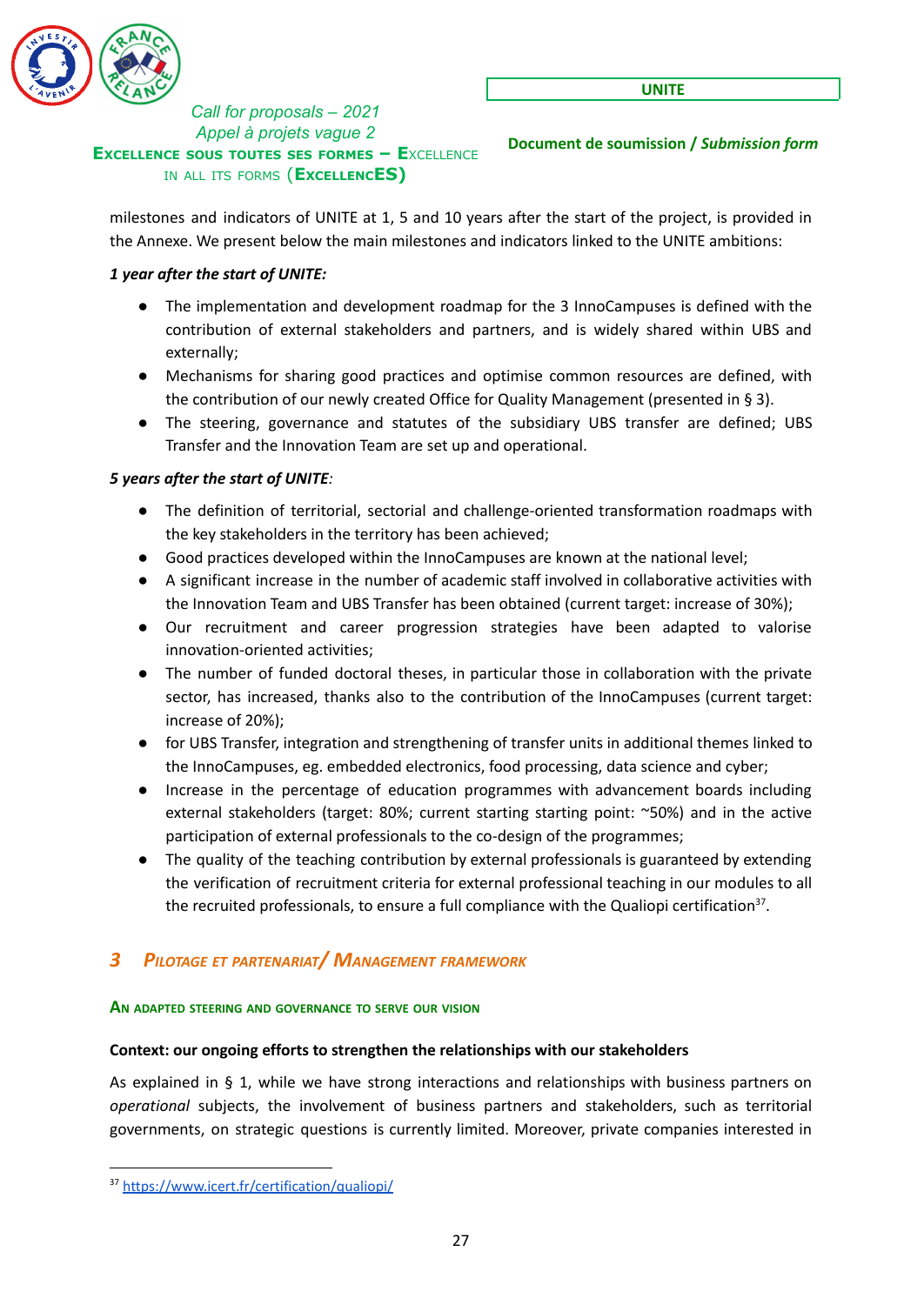

**Document de soumission /** *Submission form*

collaborating with us have been asking for a visible and efficient gateway into our university. Our existing Foundation<sup>38</sup> provides a first entry point, but it cannot meet all the expectations of private companies in terms of lifelong learning or R&I.

Our university has already started to take action to tackle these needs, by recently hiring a Corporate Relationships and Partnerships (CRP) manager within the presidential office. This person is responsible for the development of strategic partnerships with external stakeholders and economic partners. The CRP manager will contribute to the management of the UBS alumni network (*RéseaUBS*) within the Foundation and to the implementation of a Customer Relationship Management (CRM) with the Service for the students' success and professional integration.

#### **UNITE project: the Strategic and Operational Committees for Innovation**

The UNITE project will provide the opportunity to further adapt our governance, to pursue, foster and spread innovation throughout our university in a strategic and systematic way. To address the requests of our partners and stakeholders, and the needs of the project, we will set up:

- a **Strategic Committee for Innovation (SCI).** Its *aim and mission* will be to *i.* **transform our operative relationships with local governments and industry into strategic interactions,** and *ii.* **to provide prospective reflections on the innovation in our territory, and on how our university can drive and contribute to it.** The Strategic Committee for Innovation will provide external advice to evaluate our trajectory and strategy in the innovation domain, thus placing it at the heart of our institutional priorities. To ensure that our innovation strategy aligns with the needs of the territory, the **composition** of this strategic instance will be of 10-12 members including the University President, representatives of the local governments, academic and industrial partners and qualified profiles from the socio-economic environment. The committee will meet twice a year and its activities will advise the Governing Board of the university, that will remain the main decisional instance of our university. The role of the SCI in the follow-up of the UNITE project will also be to provide advice regarding new opportunities and emerging innovation possibilities.
- An **Operational Committee for Innovation (OCI)**. Its *aim and mission* will be to *i.* **contribute to the implementation of the strategic orientations** defined by the Strategic Committee, once they are validated by our Governing Board; *ii.* be **responsible for the management of the UNITE project** and of its implementation, and in particular *iii.* be **in charge of the steering of the project actions**, and have the overall responsibility for the management of the **UNITE project funding**. The OCI will be constituted by a maximum of 15 members. It will be managed by a Project Manager, and strategically led by the VP for Innovation; the other members will be relevant VPs, the heads of laboratories, faculties and of the InnoCampuses, the CRP manager, representatives of local governments, and industrial partners<sup>39</sup>. The Operational Committee will meet as often as necessary, and at least every three months. It will report to the Governing Board on the follow-up of the projects, their results and impact

<sup>38</sup> Website: <https://www-fondation.univ-ubs.fr/fr/index.html>

<sup>&</sup>lt;sup>39</sup> Its composition may change as a function of the particular type of action that is implemented.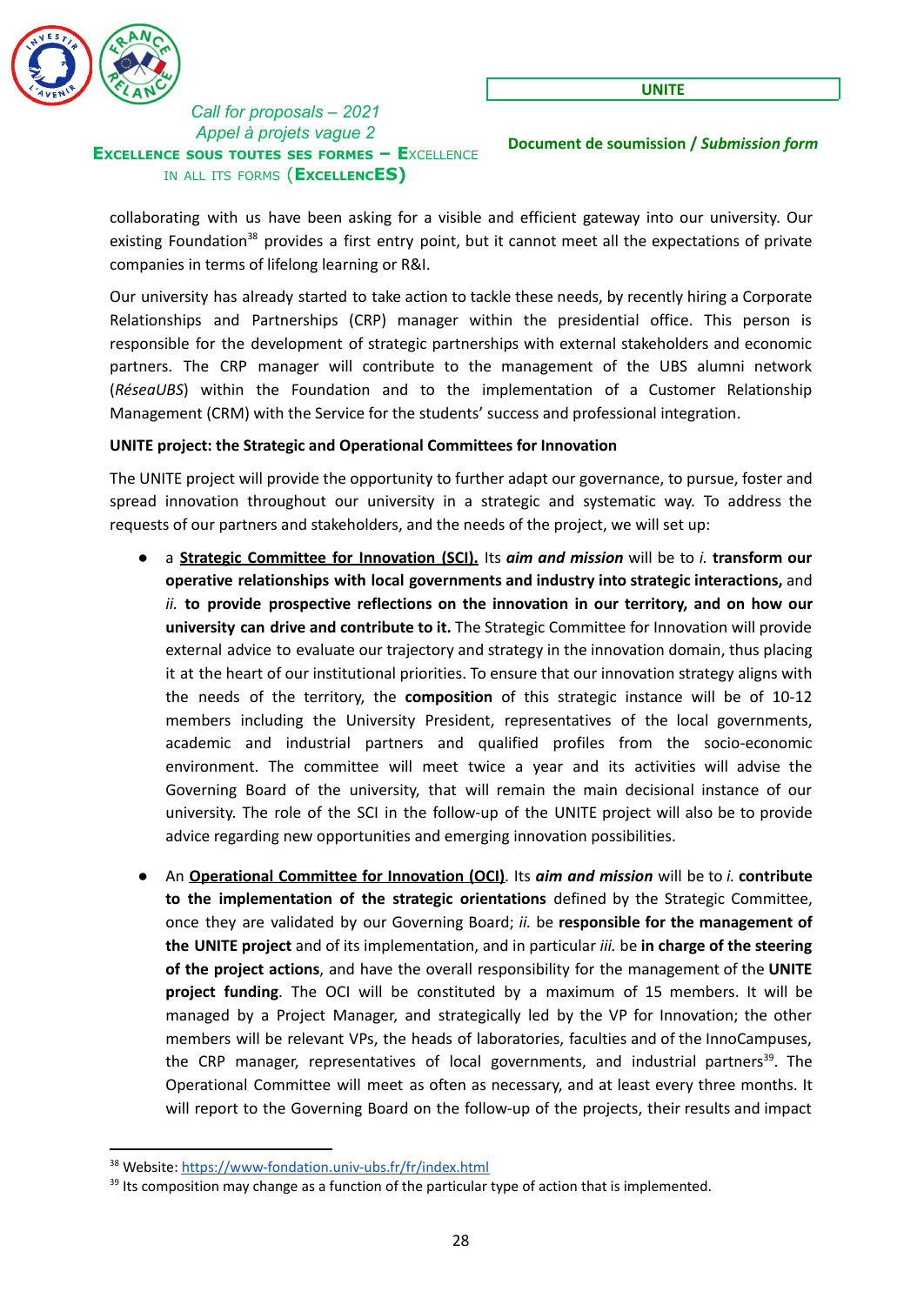

**Document de soumission /** *Submission form*

in relation to the expected goals that were set, as well as to the internal and external valorisation of the projects and its results.

To ensure effectiveness and rapid intervention capacity, a restricted **Core Team,** constituted by the OCI manager, the VP Innovation and the heads of the InnoCampuses will be in charge of the close follow-up and monitoring of the actions, and will meet at least once every 2 weeks.

The OCI will be in charge of the follow up of activities linked to the UNITE project, and, when deemed necessary, of proposing adjustments or changes to the timing and/or implementations of innovation-related actions and activities. The Operational Committee will be supported in this task by existing and new administrative services, notably the Office for Quality management, presented in the section "Ensuring an effective quality management". The **OCI will have a key role in the UNITE funding allocation process**, as it will also be in charge of preparing a proposition of a detailed budget, concerning in particular the funding obtained through the UNITE project. The body in charge of the approval of the UNITE budget will remain the Governing Board/*Conseil d'Administration* of UBS*.*

A schema presenting the steering structures of the UNITE project and the overall governance of our university, and the relationships between new and existing structures, is presented in Figure 3.



*Figure 3. Governance structure of the UNITE project within Université Bretagne Sud*

#### **Funding request - Strategic and Operational Committee for Innovation**

| Strategic Committee for Innovation                       | 335,070€ |
|----------------------------------------------------------|----------|
| Operational Committee for Innovation: project management | 697,560€ |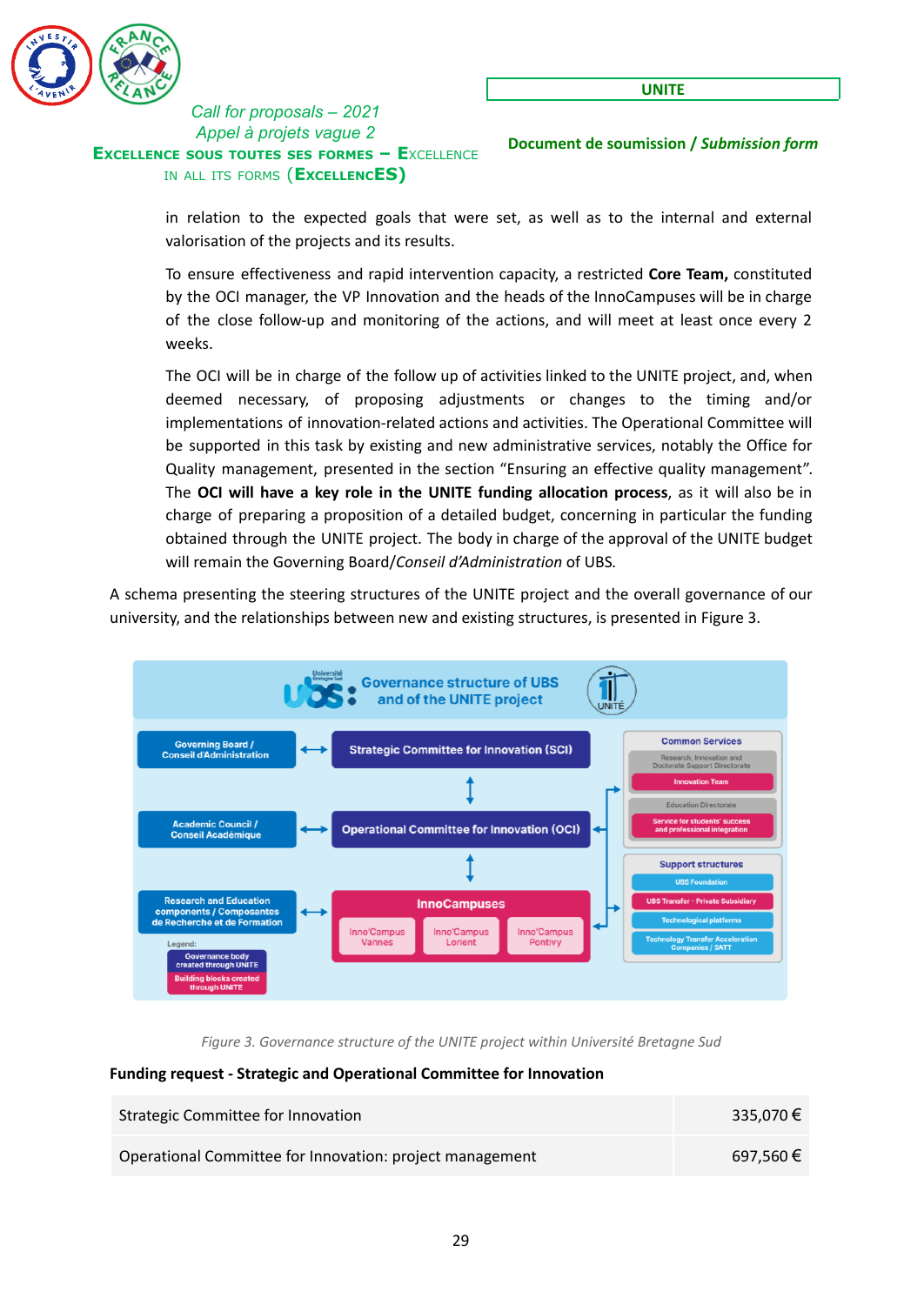

**UNITE**

**Document de soumission /** *Submission form*

**Total (excluded management fees) 1,032,630 €**

#### **UNITE project: the steering of the InnoCampuses**

The Operational Committee for Innovation will also ensure the articulation between the innovation strategy for the whole institution and its implementation within the three InnoCampuses.

To enable a transversal coordination of innovation-related activities linked to the 3 main themes of InnoCampuses, external stakeholders and strategic scientific partners will be asked to participate in the steering of the InnoCampuses actions to which their contribution is relevant, and to the co-creation of shared strategic roadmaps relevant for the themes of the InnoCampuses.

For example, our InnoCampus in Lorient will benefit from our strong collaborations and relationships with IFREMER, strengthening the territorial coherence of the R&I ecosystem shared by the regions of Brittany and Pays de la Loire within the MERS Carnot Institute. Moveover, we consider that a key success condition for our InnoCampuses is that our internal and external communities are made aware of them and of the possibilities that these interfaces offer. For this reason, a communication campaign to present the InnoCampuses will be implemented in the early stages of the UNITE project. This will also contribute to the sharing of good practices developed within the InnoCampuses at the national and international level, one of the targets of our UNITE project.

### **UNITE project: the steering of UBS Transfer**

The details of the steering, governance and statutes of the subsidiary UBS transfer will be defined by the end of the first year of the UNITE project (cf. § 2.3 and the Annexe). We present here some of the main constituting elements:

- For its statutes and implementation we will refer to relevant benchmarks, such as the model implemented for the subsidiary of the University of Nantes, CAPACITÉS<sup>40</sup>, focused on 4 strategic areas: Digital/AI, Future of Health, Sea/Environment, Industry of the future.
- The subsidiary will be chaired by UBS as a legal entity, and UBS will hold at least 80% of the securities of the subsidiary UBS Transfer.
- The president of the subsidiary is represented by a person, who will be the president of UBS or their delegate.
- An auditor will verify the subsidiary's values and accounting documents. A presentation of the subsidiary activity and accounts will be made to our Governing Board *(Conseil d'Administration)* and Academic Council (*Conseil Académique)* once a year.
- The Strategic Committee for Innovation will also act as a strategic board for UBS Transfer.

#### <span id="page-29-0"></span>**ENSURING AN EFFECTIVE QUALITY MANAGEMENT**

Monitoring and ensuring the quality of the UNITE initiatives and overall implementation is a key, transversal goal for us. This ambition is inscribed on a trajectory of evolution in quality management,

<sup>40</sup> <https://capacites.fr/>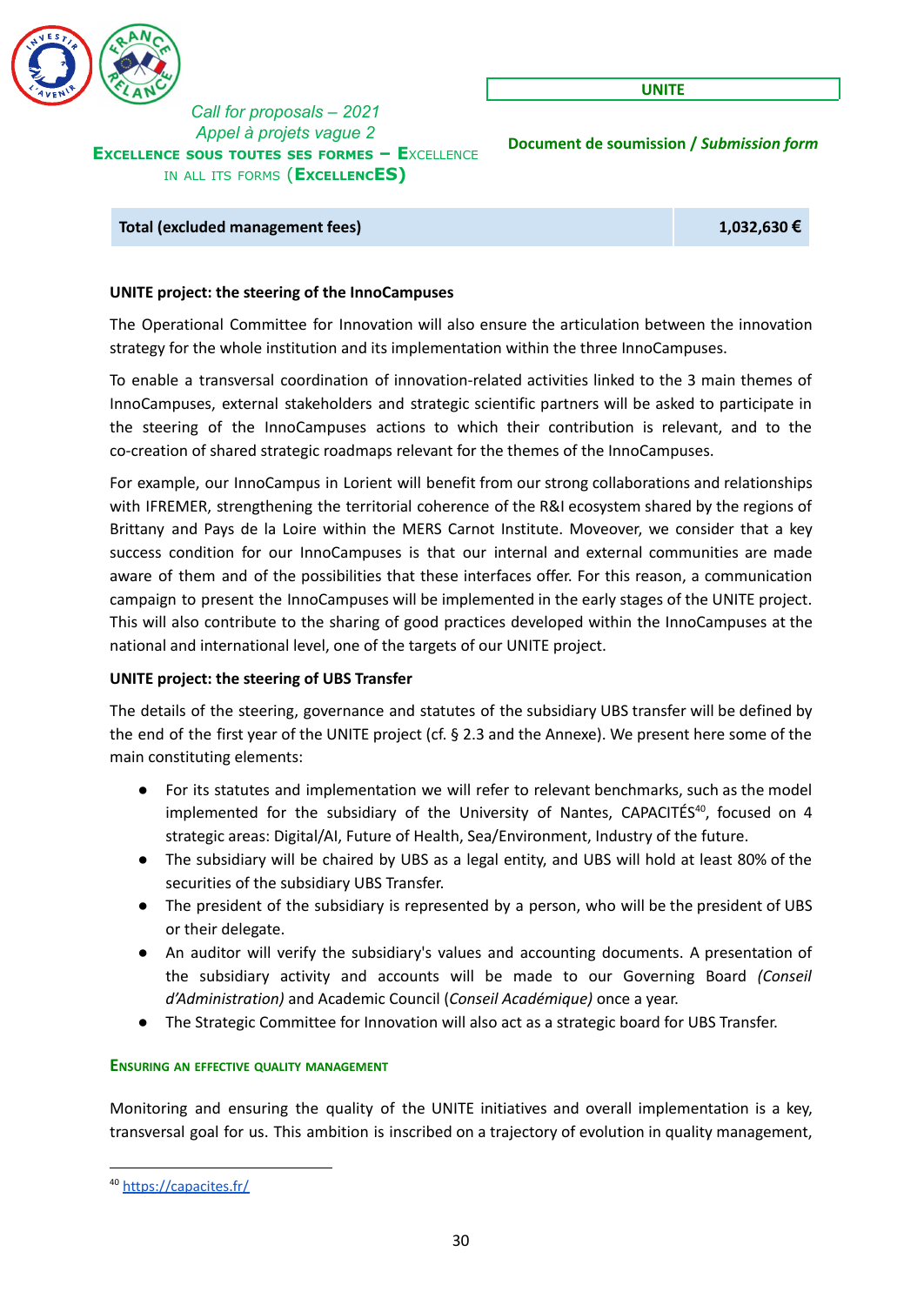

**Document de soumission /** *Submission form*

already initiated by our university, with the creation of an office in charge of supporting the steering and data management, managed by the director-general of services.

As part of our institutional strategy, we plan to strengthen quality management across our university, with the creation of the Office for Quality Management, reporting directly to the Presidency. We are not asking for funding for this office in the UNITE project, since we will allocate internal resources to reorganise our steering services and to ensure an increase in competence, leading to the creation of a service dedicated to quality management. This initiative will be implemented during the first year of the UNITE project, so UNITE will benefit from the support of this office concerning the monitoring of its actions.

In particular, the head of the Office for Quality Management will also be the administrative representative in the Operational Committee for Innovation.

Other pertinent services, such as the Directorates for *Human Resources*, for *Financial Affairs*, and for *Asset strategy, logistics and maintenance,* will also contribute to the monitoring of the UNITE project. The latter will provide support to monitor milestones and indicators, and will also contribute to the construction of performance indicators for the evaluation of UNITE activities and of their impact.

#### <span id="page-30-0"></span>**COMMUNICATION AND ACCOUNTABILITY**

Regular and transparent communication about our strategic and operational vision is essential to involve our internal and external communities in the new dynamic we want to foster. To this aim, we plan to implement a dedicated communication strategy to regularly inform our communities about our transformation trajectory. To ensure transparency and accountability with respect to the use of the funding received, we will regularly share once within our communities and stakeholders relevant elements on the evolution of our innovation-related activities and projects, featuring information about the UNITE indicators and milestones presented in § 2.3 and in the Annexe.

# <span id="page-30-1"></span>**4 JUSTIFICATION DES MOYENS DEMANDÉS /** *FUNDING JUSTIFICATION*

### <span id="page-30-2"></span>**DETAILS OF THE FUNDING REQUESTED THROUGH UNITE**

The details of the requested funding for each building block and action has been presented in § 2 and § 3, in correspondence with the item for which the request is made.

### The total **funding requested over the 10 years of the UNITE project** is provided below.

| Total funding requested for the UNITE project (management fees excluded) | 14.901.747€ |
|--------------------------------------------------------------------------|-------------|
|                                                                          |             |

#### <span id="page-30-3"></span>**OVERVIEW OF THE COST AND OF THE REQUESTED FUNDING FOR THE UNITE PROJECT**

The distribution of responsibility between the UBS governance bodies in the preparation and approval of the UNITE budgets over the 10 years of the project implementation has been presented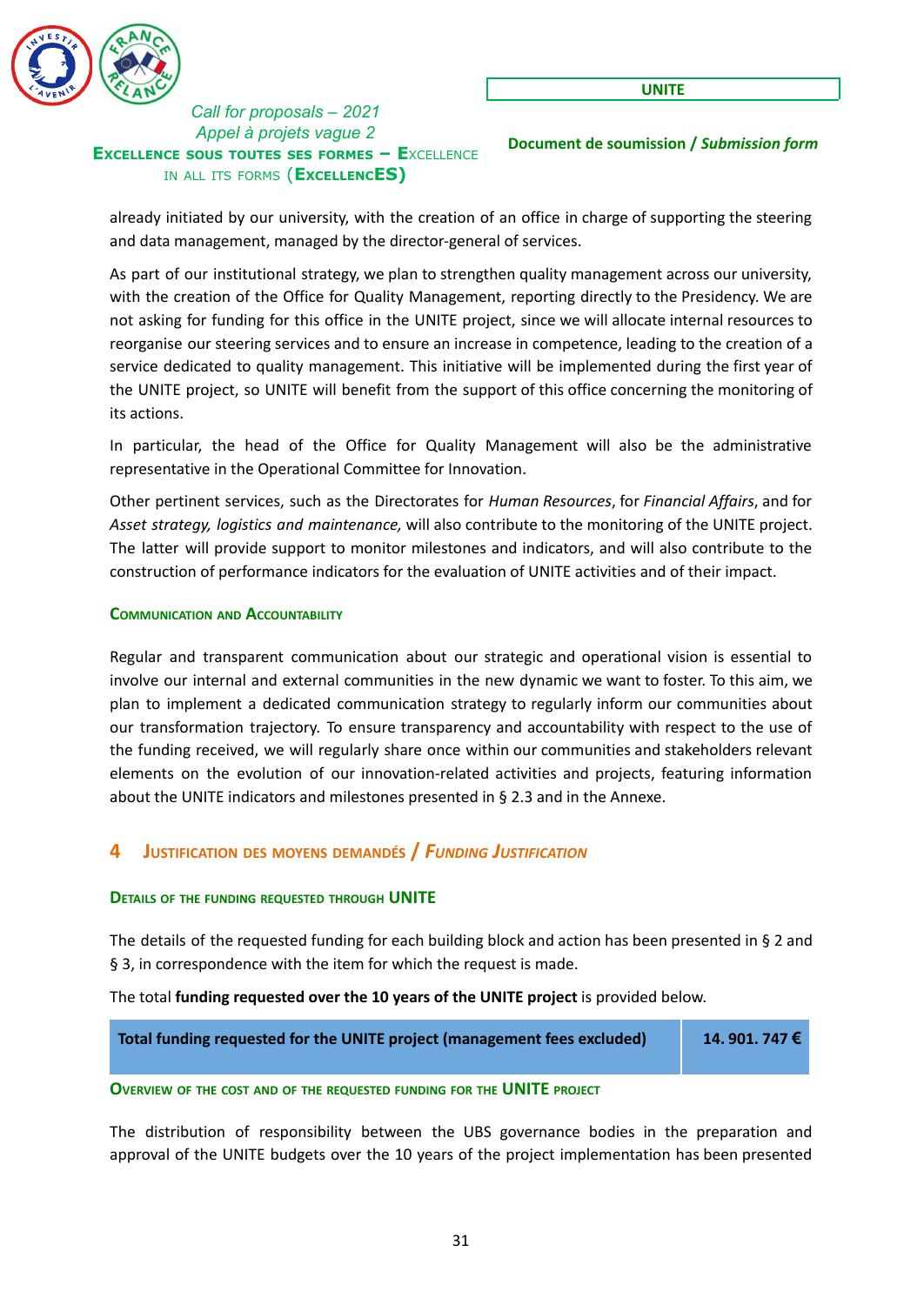

**UNITE**

**Document de soumission /** *Submission form*

in § 3. An overview of the overall costs and requested ExcellencES budget for the UNITE project is presented below per ambition (Figure 4) and per building block (Figure 5).



*Figure 4. Budget of the UNITE project: total cost and requested ExcellencES budget per ambition.*



### UNITE budget / 2 Requested funding and cost per building block

*Figure 5. Budget of the UNITE project: total cost and requested ExcellencES budget per building block.*

### <span id="page-31-0"></span>**BUSINESS MODEL OF UNITE**

We plan to put in place an adapted business model to ensure the **sustainability of the UNITE actions** beyond the funding provided through the ExcellencES call for projects. For this reason, the funding requested for several of our actions will be used as **seed funding to induce a "springboard" effect,** so as to ensure the **fast kick-off and implementation of these actions,** which are expected to prove